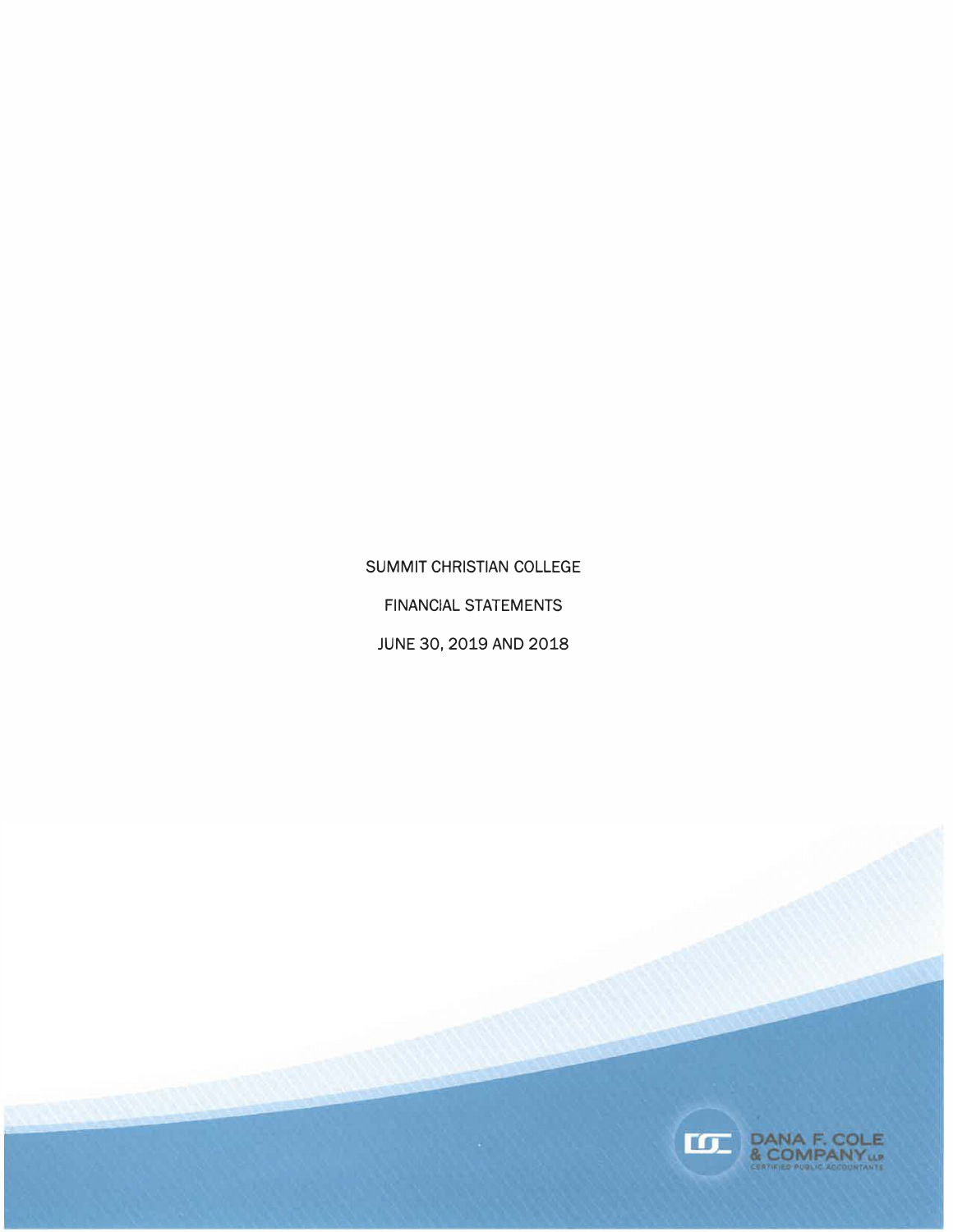# SUMMIT CHRISTIAN COLLEGE TABLE OF CONTENTS

|                                                                                                                                                                                                                                                                                        | Page                               |
|----------------------------------------------------------------------------------------------------------------------------------------------------------------------------------------------------------------------------------------------------------------------------------------|------------------------------------|
| <b>INDEPENDENT AUDITORS' REPORT</b>                                                                                                                                                                                                                                                    | $1 - 2$                            |
| <b>FINANCIAL STATEMENTS</b><br><b>Statements of Financial Position</b><br><b>Statements of Activities</b><br><b>Statements of Functional Expenses</b><br><b>Statements of Cash Flows</b>                                                                                               | $3 - 4$<br>$5 - 6$<br>$7 - 8$<br>9 |
| NOTES TO FINANCIAL STATEMENTS                                                                                                                                                                                                                                                          | $10 - 17$                          |
| REPORT REQUIRED BY GOVERNMENT AUDITING STANDARDS<br>Independent Auditors' Report on Internal Control Over Financial<br>Reporting and on Compliance and Other Matters Based on an<br>Audit of Financial Statements Performed in Accordance with<br><b>Government Auditing Standards</b> | $18 - 19$                          |
| SCHEDULE OF FINDINGS AND RESPONSES                                                                                                                                                                                                                                                     | $20 - 21$                          |
| SCHEDULE OF PRIOR YEAR FINDINGS                                                                                                                                                                                                                                                        | 22                                 |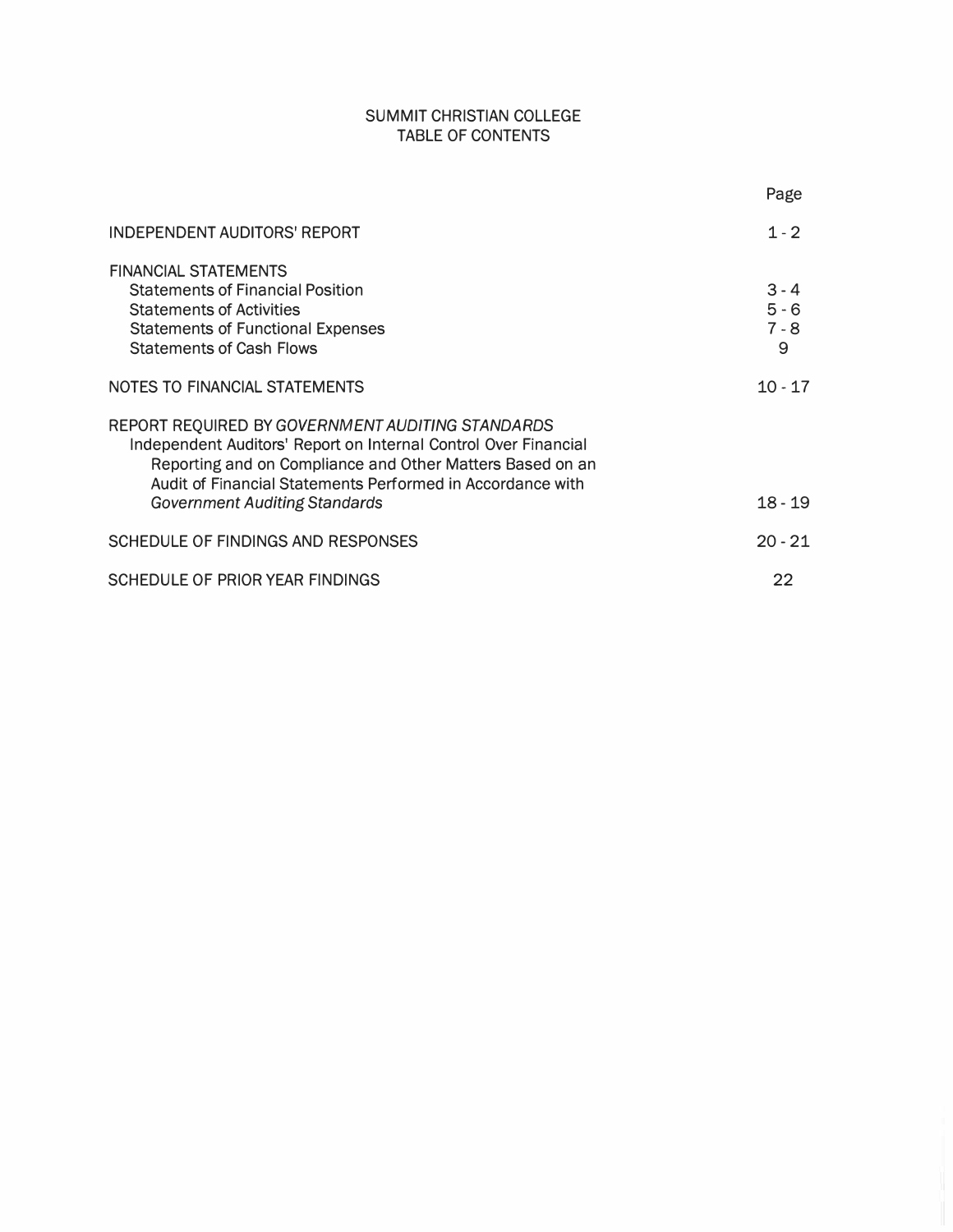

# INDEPENDENT AUDITORS' REPORT

To the Board of Directors Summit Christian College Gering, Nebraska

## Report on the Financial Statements

We have audited the accompanying financial statements of Summit Christian College (a nonprofit organization), which comprise the statements of financial position as of June 30, 2019 and 2018, and the related statements of activities, functional expenses, and cash flows for the years then ended, and the related notes to the financial statements.

## Management's Responsibility for the Financial Statements

Management is responsible for the preparation and fair presentation of these financial statements in accordance with accounting principles generally accepted in the United States of America; this includes the design, implementation, and maintenance of internal control relevant to the preparation and fair presentation of financial statements that are free from material misstatement, whether due to fraud or error.

# Auditors' Responsibility

Our responsibility is to express an opinion on these financial statements based on our audits. We conducted our audits in accordance with auditing standards generally accepted in the United States of America and the standards applicable to financial audits contained in Government Auditing Standards, issued by the Comptroller General of the United States. Those standards require that we plan and perform the audit to obtain reasonable assurance about whether the financial statements are free of material misstatement.

An audit involves performing procedures to obtain audit evidence about the amounts and disclosures in the financial statements. The procedures selected depend on the auditors' judgment, including the assessment of the risks of material misstatement of the financial statements, whether due to fraud or error. In making those risk assessments, the auditor considers internal control relevant to the entity's preparation and fair presentation of the financial statements in order to design audit procedures that are appropriate in the circumstances, but not for the purpose of expressing an opinion of the effectiveness of the entity's internal control. Accordingly, we express no such opinion. An audit also includes evaluating the appropriateness of accounting policies used and the reasonableness of significant accounting estimates made by management, as well as evaluating the overall presentation of the financial statements.

We believe that the audit evidence we have obtained is sufficient and appropriate to provide a basis for our audit opinion.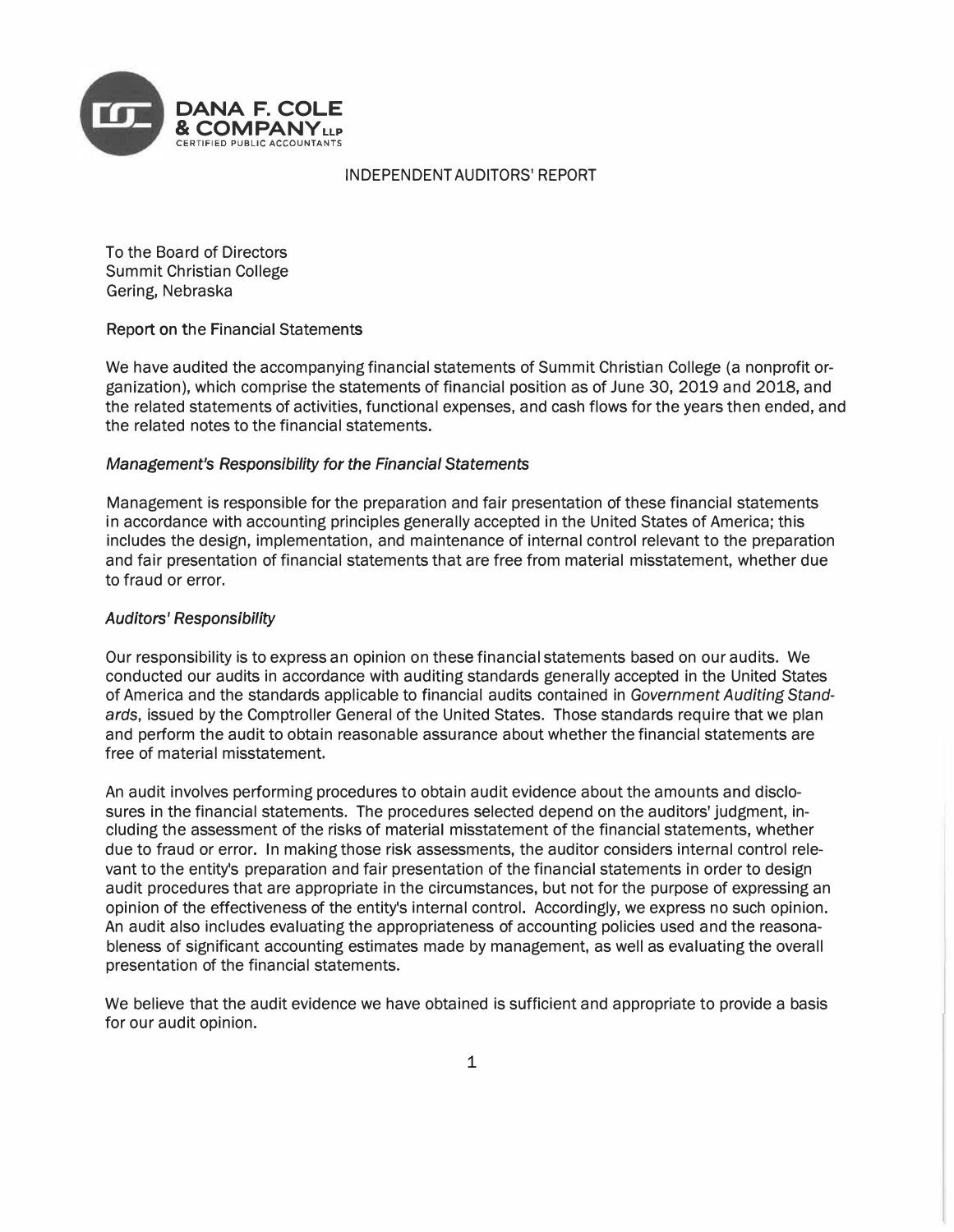## Opinion

In our opinion, the financial statements referred to above present fairly, in all material respects, the financial position of Summit Christian College as of June 30, 2019 and 2018, and changes in its net assets and its cash flows for the years then ended, in conformity with accounting principles generally accepted in the United States of America.

## Other Reporting Required by Government Auditing Standards

In accordance with Government Auditing Standards, we have also issued a report dated October 30, 2019, on our consideration of Summit Christian College's internal control over financial reporting and our tests of its compliance with certain provisions of laws, regulations, contracts, grant agreements, and other matters. The purpose of that report is to describe the scope of our testing of internal control over financial reporting and compliance and the results of that testing, and not to provide an opinion on the internal control over financial reporting or on compliance. That report is an integral part of an audit performed in accordance with Government Auditing Standards in considering Summit Christian College's internal control over financial reporting and compliance.

## Emphasis of Matter

As discussed in Note 1 to the financial statements, effective July 1, 2018, the College adopted Financial Accounting Standards Board (FASB) Accounting Standards Update (ASU) No. 2016-14, Presentation of Financial Statements of Not-for-Profit Entities. Our opinion is not modified with respect to this matter.

Danafloberlampany, LLP

Scottsbluff, Nebraska October 30, 2019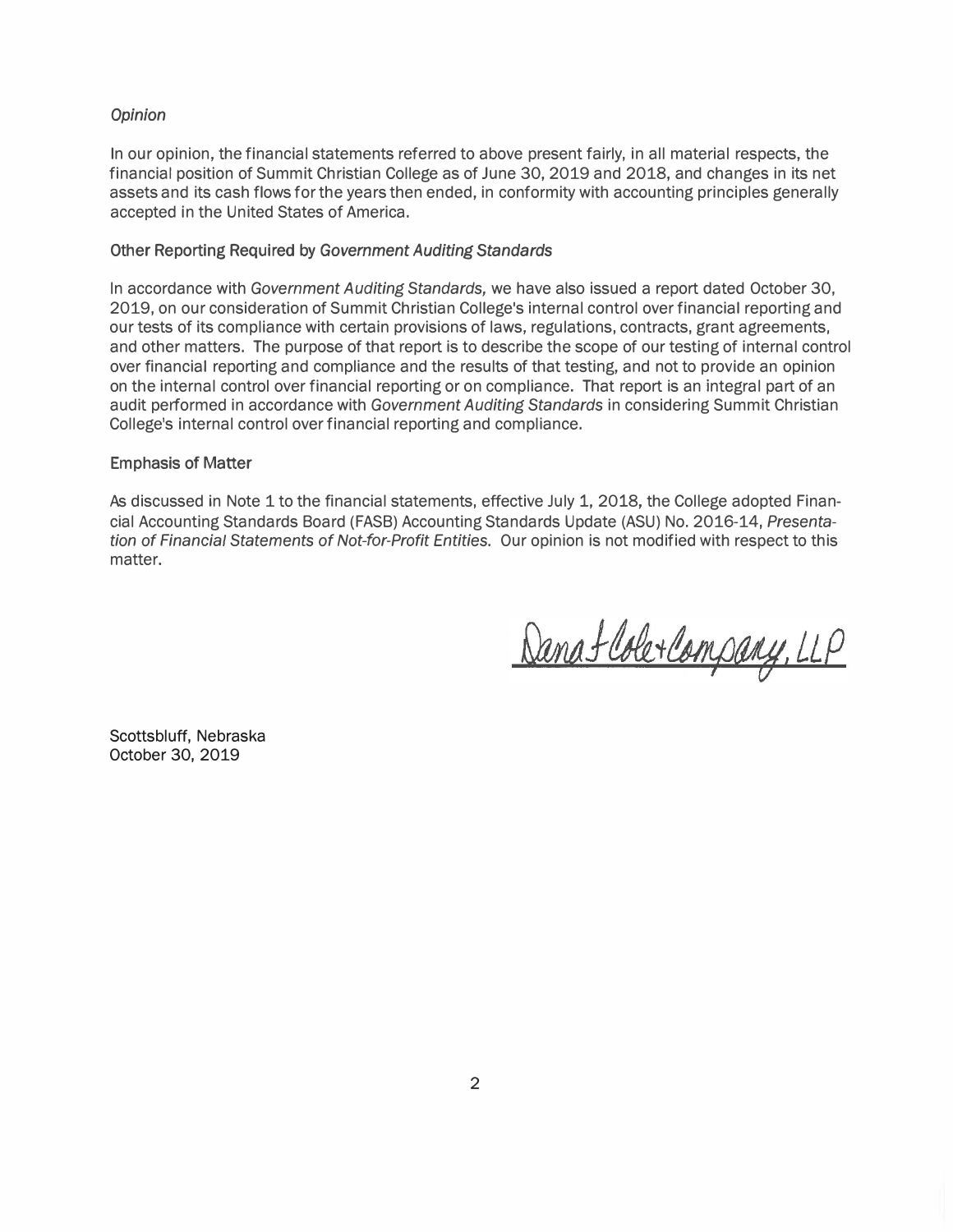# SUMMIT CHRISTIAN COLLEGE STATEMENTS OF FINANCIAL POSITION JUNE 30, 2019 AND 2018

|                                    | <b>ASSETS</b> |            |            |
|------------------------------------|---------------|------------|------------|
|                                    |               | 2019       | 2018       |
| <b>CURRENT ASSETS</b>              |               |            |            |
| Cash and cash equivalents          |               | 24,806     | 26,881     |
| <b>Accounts receivable</b>         |               | 3,412      | 4,504      |
| Deposits receivable                |               | 1,150      | 1,180      |
| Prepaid expenses                   |               | 2,982      | 3,010      |
| <b>Total current assets</b>        |               | 32,350     | 35,575     |
| PROPERTY AND EQUIPMENT             |               |            |            |
| Land                               |               | 21,250     | 21,250     |
| Buildings and improvements         |               | 613,198    | 620,498    |
| <b>Furniture and fixtures</b>      |               | 55,197     | 55,197     |
| Equipment                          |               | 41,740     | 25,566     |
| <b>Vehicles</b>                    |               | 46,095     | 46,095     |
| Library                            |               | 301,377    | 301,377    |
| Total property and equipment       |               | 1,078,857  | 1,069,983  |
| Less accumulated depreciation      |               | (262, 047) | (243, 330) |
| Total property and equipment       |               |            |            |
| net of depreciation                |               | 816,810    | 826,653    |
|                                    |               |            |            |
| <b>OTHER ASSETS</b><br>Investments |               | 38,404     | 37,102     |
|                                    |               |            |            |
| <b>TOTAL ASSETS</b>                |               | 887,564    | 899,330    |

See accompanying notes to financial statements.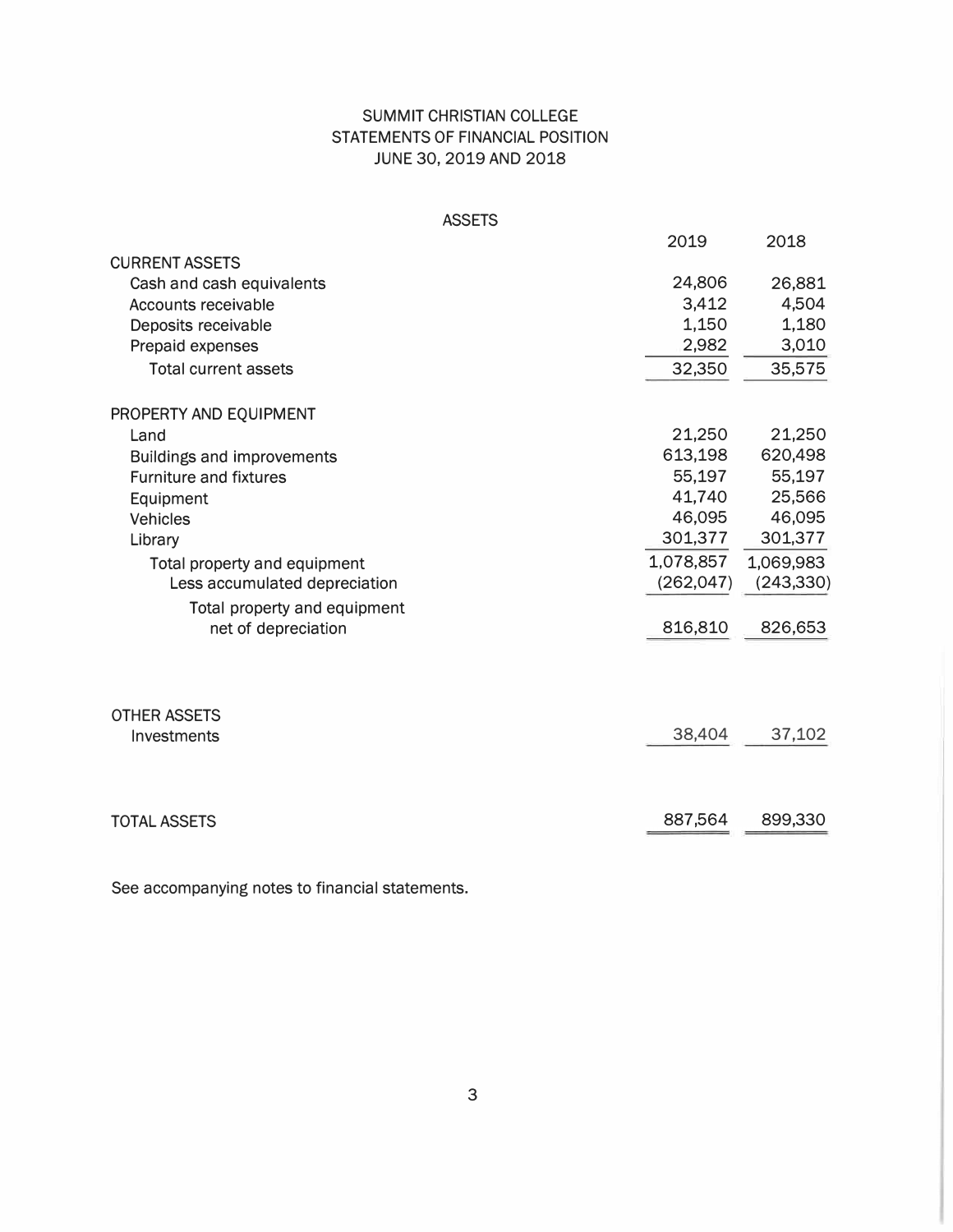# SUMMIT CHRISTIAN COLLEGE STATEMENTS OF FINANCIAL POSITION JUNE 30, 2019 AND 2018

# LIABILITIES AND NET ASSETS

|                                           | 2019    | 2018    |
|-------------------------------------------|---------|---------|
| <b>CURRENT LIABILITIES</b>                |         |         |
| Accounts payable                          | 8,126   | 11,713  |
| <b>Accrued expenses</b>                   | 13,255  | 9,583   |
| Accrued interest payable                  | 545     |         |
| Deposits payable                          | 90      | 45      |
| Other current liabilities                 | 3,773   | 2.052   |
| Short-term note payable                   | 50,000  | 50,000  |
| Current portion of long-term liabilities  | 8,844   | 8,347   |
| <b>Total current liabilities</b>          | 84,633  | 81,740  |
| <b>LONG-TERM LIABILITIES</b>              |         |         |
| Notes payable (net of current maturities) | 147,589 | 156,251 |
| <b>Total liabilities</b>                  | 232,222 | 237,991 |
| <b>NET ASSETS</b>                         |         |         |
| Net assets without donor restrictions     |         |         |
| Board-designated                          | 3,260   | 5,998   |
| Undesignated                              | 606,692 | 610,059 |
| Net assets with donor restrictions        |         |         |
| Restricted by purpose or time             | 10,246  | 10,850  |
| Restricted in perpetuity                  | 35,144  | 34,432  |
| Total net assets                          | 655,342 | 661,339 |
| TOTAL LIABILITIES AND NET ASSETS          | 887,564 | 899,330 |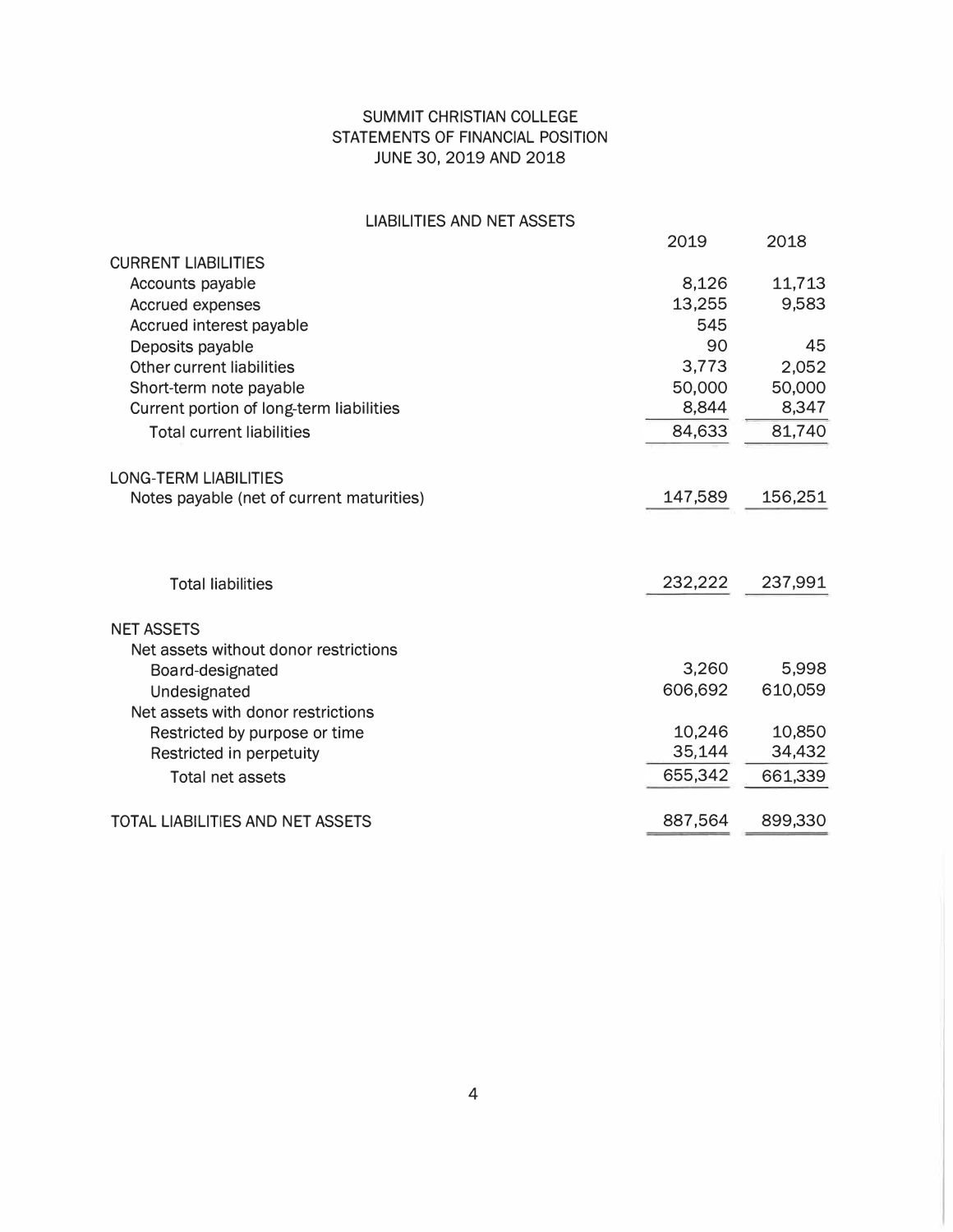# SUMMIT CHRISTIAN COLLEGE STATEMENTS OF ACTIVITIES FOR THE YEARS ENDED JUNE 30, 2019 AND 2018

|                                       | 2019      | 2018       |
|---------------------------------------|-----------|------------|
| NET ASSETS WITHOUT DONOR RESTRICTIONS |           |            |
| REVENUE AND SUPPORT                   |           |            |
| <b>Student revenues</b>               |           |            |
| <b>Tuition and fees</b>               | 139,595   | 135,977    |
| Room and board                        | 16,525    | 17,425     |
| Less student aid                      | (43, 047) | (28, 856)  |
| <b>Total student revenues</b>         | 113,073   | 124,546    |
| Other revenues                        |           |            |
| <b>Private contributions</b>          | 434,251   | 290,423    |
| Grants                                |           | 1,186      |
| <b>Fundraising events</b>             | 132,543   | 103,748    |
| Miscellaneous income                  | 13,704    | 11,813     |
| Investment income                     | 875       | 507        |
| Loss on sale of assets                | (5, 755)  |            |
| <b>Total other revenues</b>           | 575,618   | 407,677    |
| Net assets released from restrictions | 681       |            |
| Total revenue and support             | 689,372   | 532,223    |
| <b>EXPENSE</b>                        |           |            |
| Program services                      |           |            |
| Instruction                           | 136,839   | 155,193    |
| Academic support                      | 24,734    | 24,304     |
| <b>Student services</b>               | 23,555    | 24,124     |
| Auxiliary expense                     | 6,559     | 7,168      |
| <b>Total program services</b>         | 191,687   | 210,789    |
| Other expense                         |           |            |
| Management and general                | 364,559   | 345,235    |
| Fundraising                           | 104,903   | 95,309     |
| Depreciation                          | 20,263    | 26,490     |
| Interest expense                      | 14,065    | 11,037     |
| Total other expense                   | 503,790   | 478,071    |
| CHANGE IN NET ASSETS WITHOUT          |           |            |
| <b>DONOR RESTRICTIONS</b>             | (6, 105)  | (156, 637) |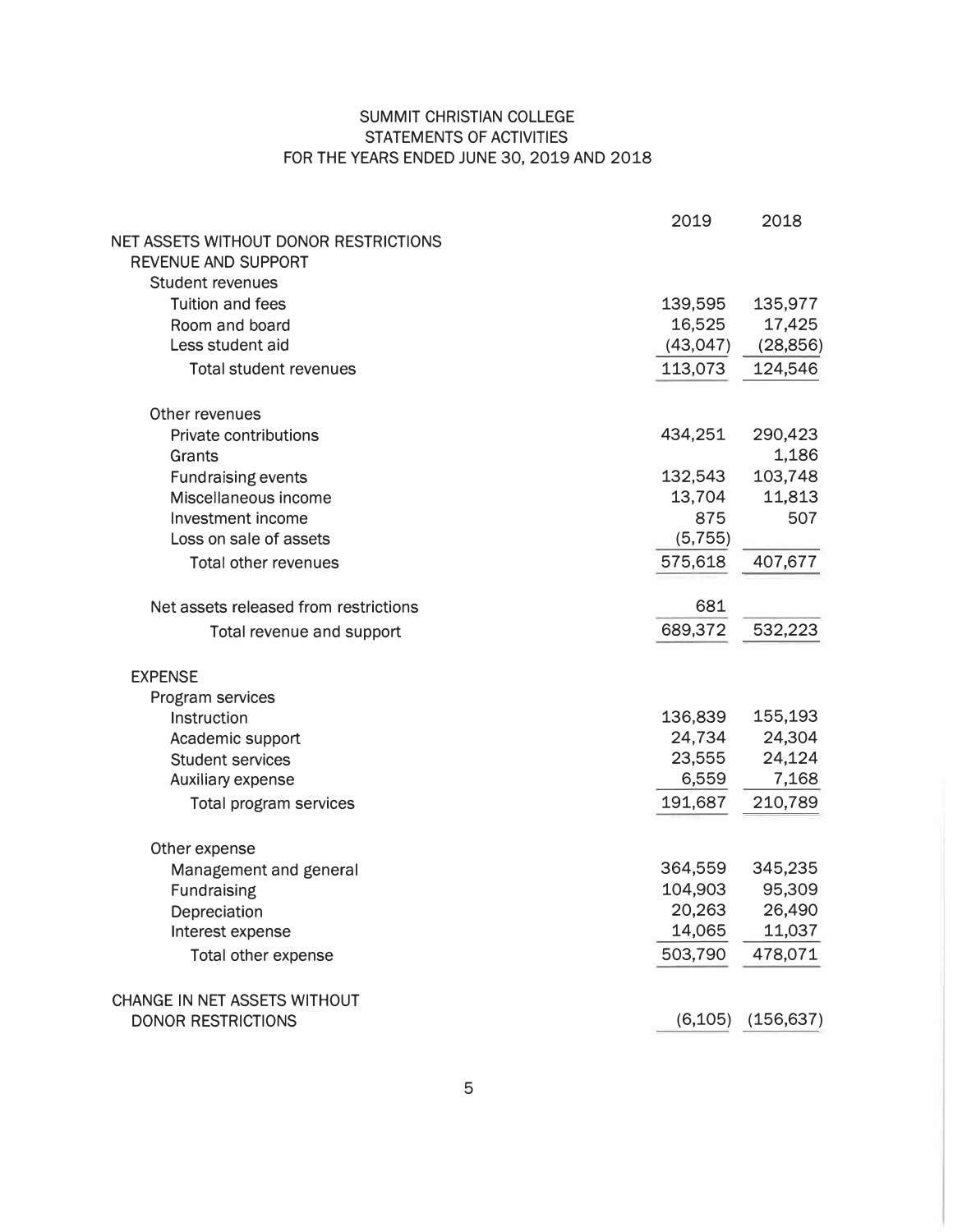# SUMMIT CHRISTIAN COLLEGE STATEMENTS OF ACTIVITIES FOR THE YEARS ENDED JUNE 30, 2019 AND 2018

|                                                                                                                    | 2019        | 2018       |
|--------------------------------------------------------------------------------------------------------------------|-------------|------------|
| NET ASSETS WITH DONOR RESTRICTIONS<br>Investment income (purpose or time)<br>Net assets released from restrictions | 77<br>(681) | 200        |
| Investment income (perpetuity)                                                                                     | 712         | 780        |
| CHANGE IN NET ASSETS WITH<br><b>DONOR RESTRICTIONS</b>                                                             | 108         | 980        |
| TOTAL CHANGE IN NET ASSETS                                                                                         | (5,997)     | (155, 657) |
| NET ASSETS, beginning of year                                                                                      | 661,339     | 816,996    |
| NET ASSETS, end of year                                                                                            | 655,342     | 661,339    |

See accompanying notes to financial statements.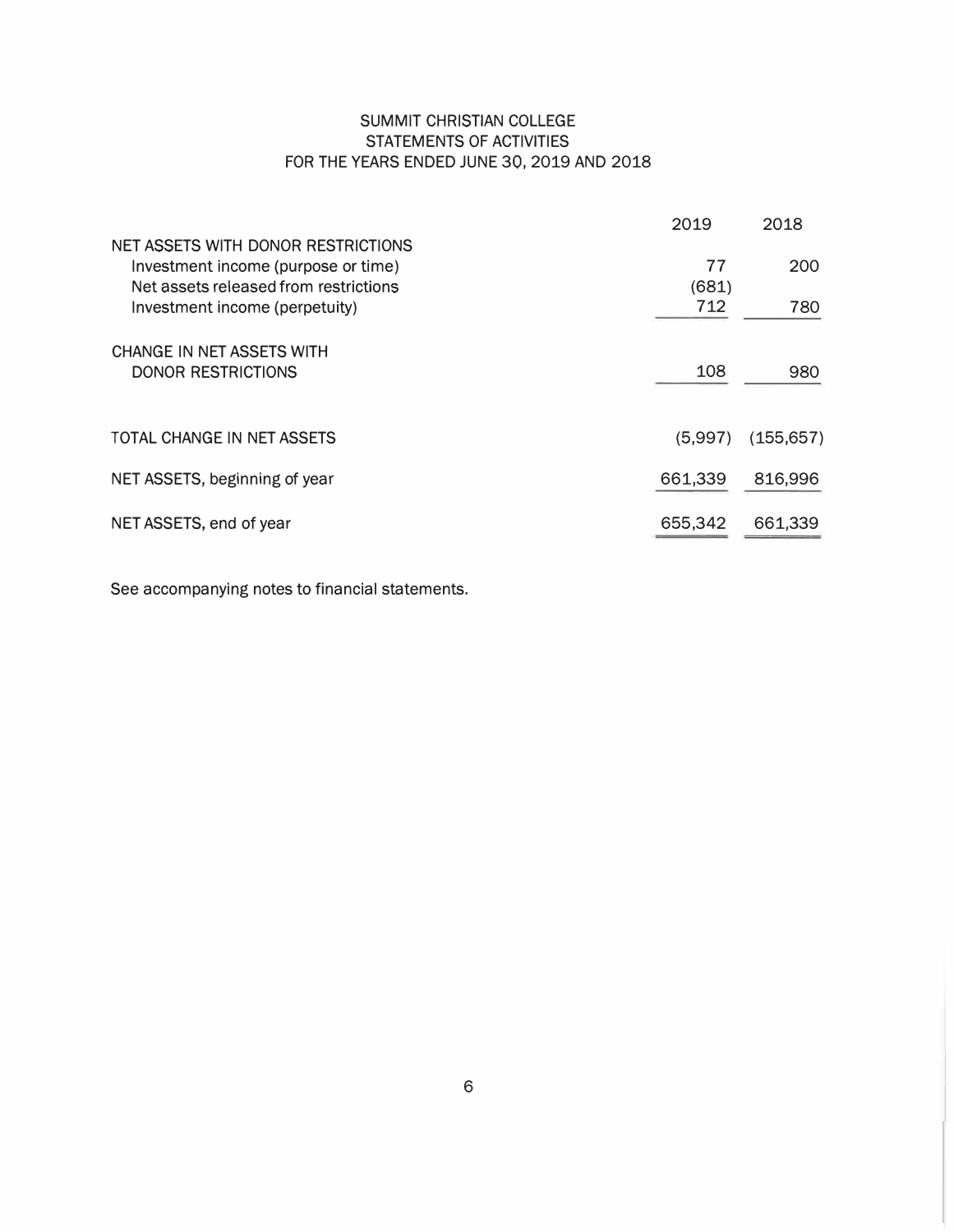# SUMMIT CHRISTIAN COLLEGE STATEMENT OF FUNCTIONAL EXPENSES FOR THE YEAR ENDED JUNE 30, 2019

|                               |                    |          |                 |                | Management |         |         |
|-------------------------------|--------------------|----------|-----------------|----------------|------------|---------|---------|
|                               |                    | Academic | <b>Student</b>  | Auxiliary      | and        | Fund-   |         |
|                               | <b>Instruction</b> | Support  | <b>Services</b> | <b>Expense</b> | Government | Raising | Total   |
| Personnel expense             | 120,933            | 16,681   | 9,459           | 4,725          | 222,531    | 46,998  | 421,327 |
| <b>Education and training</b> | 374                |          | 250             |                |            |         | 624     |
| <b>Purchased services</b>     | 2,670              | 5,522    | 6,801           |                | 94,281     |         | 109,274 |
| Advertising and promotion     |                    |          |                 |                | 2,089      | 9,681   | 11,770  |
| Supplies and materials        | 189                | 2,531    |                 |                | 7,014      |         | 9,734   |
| Activities and events         | 450                |          | 7,045           |                | 9,396      | 35,953  | 52,844  |
| Repairs and maintenance       |                    |          |                 | 1,834          | 18,511     | 3,244   | 23,589  |
| Other expense                 | 12,223             |          |                 |                | 10,737     | 9,027   | 31,987  |
|                               | 136,839            | 24,734   | 23,555          | 6,559          | 364,559    | 104,903 | 661,149 |

See accompanying notes to financial statements.

 $\overline{\phantom{0}}$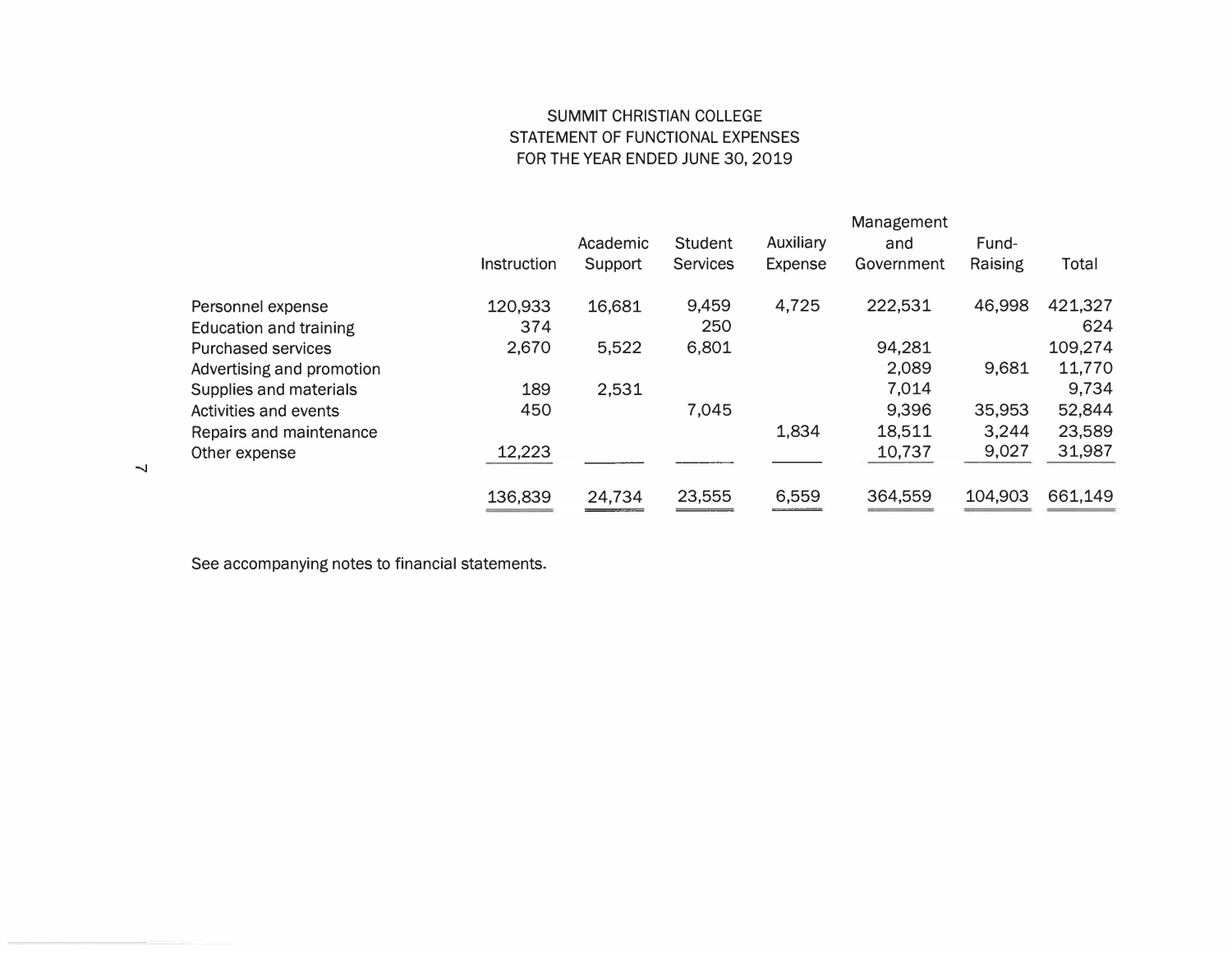# SUMMIT CHRISTIAN COLLEGE STATEMENT OF FUNCTIONAL EXPENSES FOR THE YEAR ENDED JUNE 30, 2018

|                               |             |          |                 |                  | Management |         |              |
|-------------------------------|-------------|----------|-----------------|------------------|------------|---------|--------------|
|                               |             | Academic | Student         | <b>Auxiliary</b> | and        | Fund-   |              |
|                               | Instruction | Support  | <b>Services</b> | <b>Expense</b>   | Government | Raising | <b>Total</b> |
| Personnel expense             | 148,694     | 17,411   | 9,778           | 4,860            | 174,377    | 48,374  | 403,494      |
| <b>Education and training</b> | 432         |          |                 |                  |            | 89      | 521          |
| <b>Purchased services</b>     | 1,800       | 5,759    | 6,215           |                  | 107,243    |         | 121,017      |
| Advertising and promotion     |             |          |                 |                  | 3,112      | 9,147   | 12,259       |
| Supplies and materials        | 958         | 1,134    |                 |                  | 6,332      |         | 8,424        |
| Activities and events         | 723         |          | 8,131           |                  | 3,916      | 31,359  | 44,129       |
| Repairs and maintenance       |             |          |                 | 2,308            | 29,051     | 797     | 32,156       |
| Other expense                 | 2,586       |          |                 |                  | 21,204     | 5,543   | 29,333       |
|                               | 155,193     | 24,304   | 24,124          | 7,168            | 345,235    | 95,309  | 651,333      |

See accompanying notes to financial statements.

00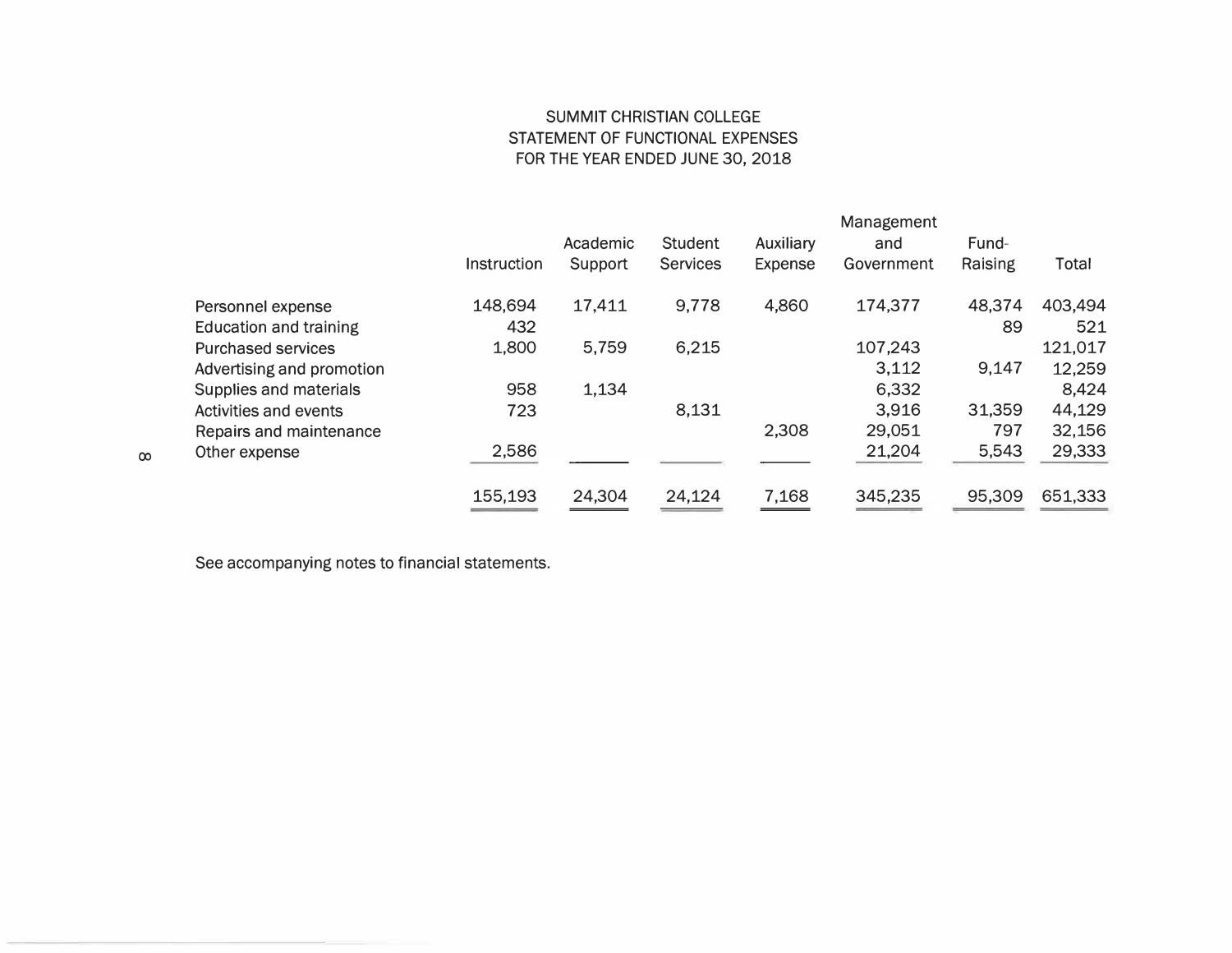# SUMMIT CHRISTIAN COLLEGE STATEMENTS OF CASH FLOWS YEARS ENDED JUNE 30, 2019 AND 2018

|                                                                                                          | 2019      | 2018       |
|----------------------------------------------------------------------------------------------------------|-----------|------------|
| CASH FLOWS FROM OPERATING ACTIVITIES                                                                     |           |            |
| Change in net assets                                                                                     | (5,997)   | (155, 657) |
| Adjustments to reconcile change in net assets to net cash<br>provided by (used in) operating activities: |           |            |
| Depreciation and amortization                                                                            | 20,263    | 26,490     |
| Loss on sale of equipment                                                                                | 5,755     |            |
| (Increase) decrease in:                                                                                  |           |            |
| Accounts receivable                                                                                      | 1,092     | (882)      |
| Contributions receivable                                                                                 | 30        |            |
| Prepaid expense                                                                                          | 28        | (62)       |
| Increase (decrease) in:                                                                                  |           |            |
| Accounts payable                                                                                         | (3,588)   | (5,618)    |
| Accrued expenses                                                                                         | 3,672     | (3,914)    |
| Accrued interest payable                                                                                 | 545       |            |
| Deposits payable                                                                                         | 45        | (875)      |
| Other current liabilities                                                                                | 1,721     | 2,052      |
| <b>Total adjustments</b>                                                                                 | 29,563    | 17,191     |
| Net cash provided by (used in) operating activities                                                      | 23,566    | (138, 466) |
| CASH FLOWS FROM INVESTING ACTIVITIES                                                                     |           |            |
| Cash paid for the purchase of property and                                                               |           |            |
| equipment                                                                                                | (16, 174) | (2, 771)   |
| Cash paid for investments                                                                                | (1,302)   | (1, 476)   |
| Net cash used in investing activities                                                                    | (17, 476) | (4,247)    |
| CASH FLOWS FROM FINANCING ACTIVITIES                                                                     |           |            |
| Net cash received on line of credit                                                                      |           | 50,000     |
| Cash paid on long-term debt                                                                              | (8, 165)  | (7,864)    |
| Net cash provided by (used in) financing activities                                                      | (8, 165)  | 42,136     |
| NET DECREASE IN CASH AND                                                                                 |           |            |
| <b>CASH EQUIVALENTS</b>                                                                                  | (2,075)   | (100, 577) |
| CASH AND CASH EQUIVALENTS, beginning of year                                                             | 26,881    | 127,458    |
|                                                                                                          |           |            |
| CASH AND CASH EQUIVALENTS, end of year                                                                   | 24,806    | 26,881     |
| SUPPLEMENTARY INFORMATION                                                                                |           |            |
| Cash paid for interest expense                                                                           | 14,610    | 11,037     |
|                                                                                                          |           |            |

See accompanying notes to financial statements.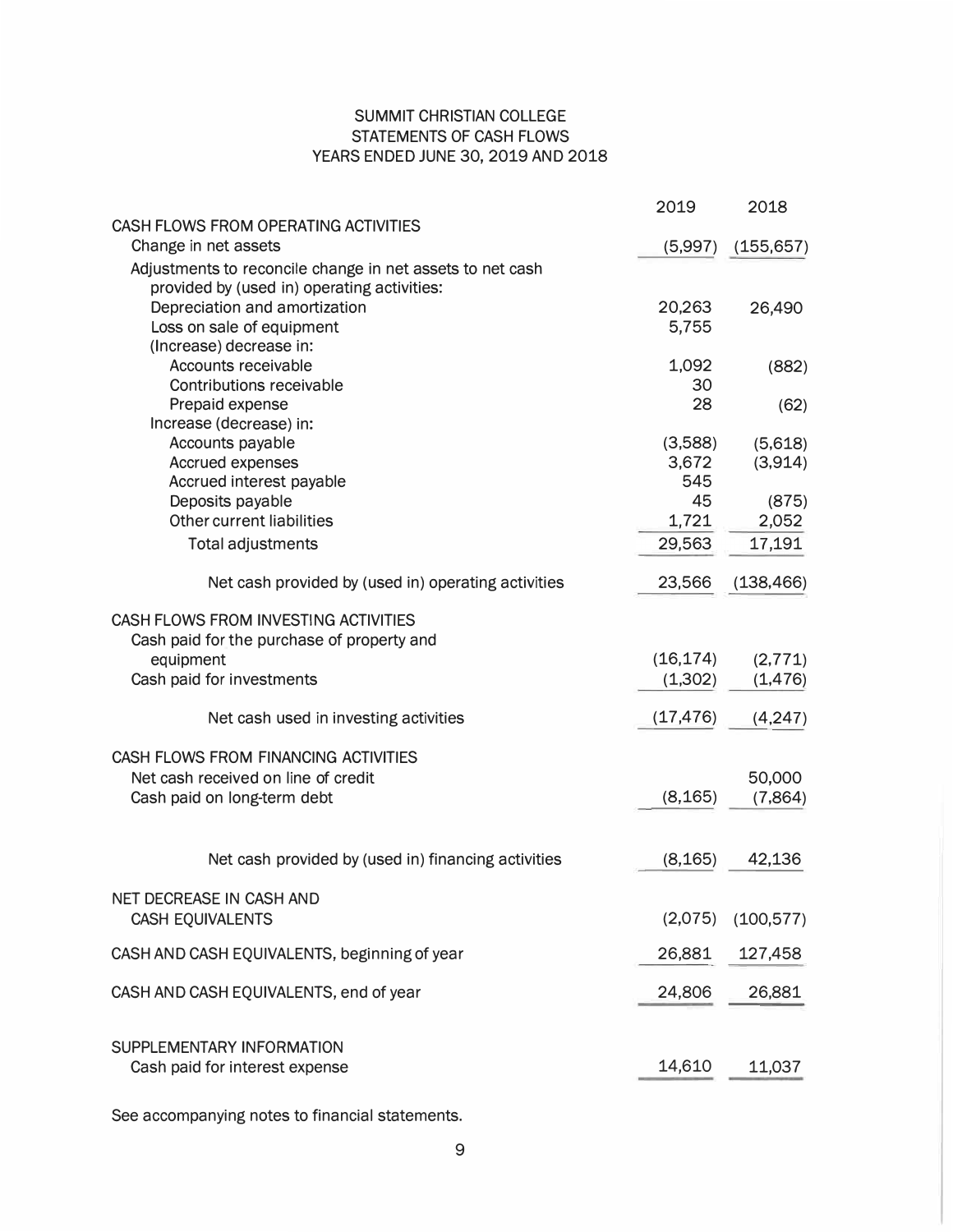## NOTE 1. SUMMARY OF SIGNIFICANT ACCOUNTING POLICIES

## Nature of Activities

Summit Christian College (the College) was founded in March 1951, and is a 4-year institution providing spiritual education. The general purpose of the College is to conduct education, evangelistic and benevolent work. The College is a nonprofit corporation as described in Section 501(c)(3) of the Internal Revenue Code and is exempt from federal income taxes.

## New Accounting Pronouncement

Effective July 1, 2018, the College adopted FASB Accounting Standards Update 2016-14, Not-for-Profit Entities (Topic 958): Presentation of Financial Statements of Not-for-Profit Entities, (ASU 2016-14). The provisions of ASU 2016-14 are intended to simplify and improve the presentation of net assets, as well as provide information regarding liquidity, financial performance, and cash flows. The provisions of ASU 2016-14 that significantly change the College's financial statements are as follows:

- Revises the net assets classification structure to two classes (net assets with donor restrictions and net assets without donor restrictions) instead of the previous three classes;
- Enhances disclosures for self-imposed limits on the use of resources both with and without donor-imposed restrictions; and
- Requires quantitative and qualitative disclosures on liquidity and the availability of resources to fund operations.

The financial statements for the year ended June 30, 2018, have been retrospectively restated for the effects of the adoption of ASU 2016-14, which resulted in temporarily and permanently restricted net assets being reported as net assets with donor restrictions, and unrestricted net assets being reported as net assets without donor restrictions. There was no change in total net assets, nor was there an effect on the change in net assets in the accompanying statements of activities for the year ended June 30, 2018.

#### Financial Statement Presentation

The financial statements report amounts by class of net assets, as required by ASU 2016- 14, Not-for-Profit Entities (Topic 958): Presentation of Financial Statements of Not-for-Profit Entities. As such, net assets, revenues, gains, and losses are classified based on the existence or absence of donor-imposed restrictions. Accordingly, net assets and changes therein are classified and reported as follows:

## Net Assets Without Donor Restrictions

Net assets without donor restrictions are resources available to support operations and not subject to donor restrictions. The governing board has designated, from net assets without donor restrictions, net assets for an operating reserve, as well as net assets for annuity reserves, donor-advised funds, or invested in property and equipment.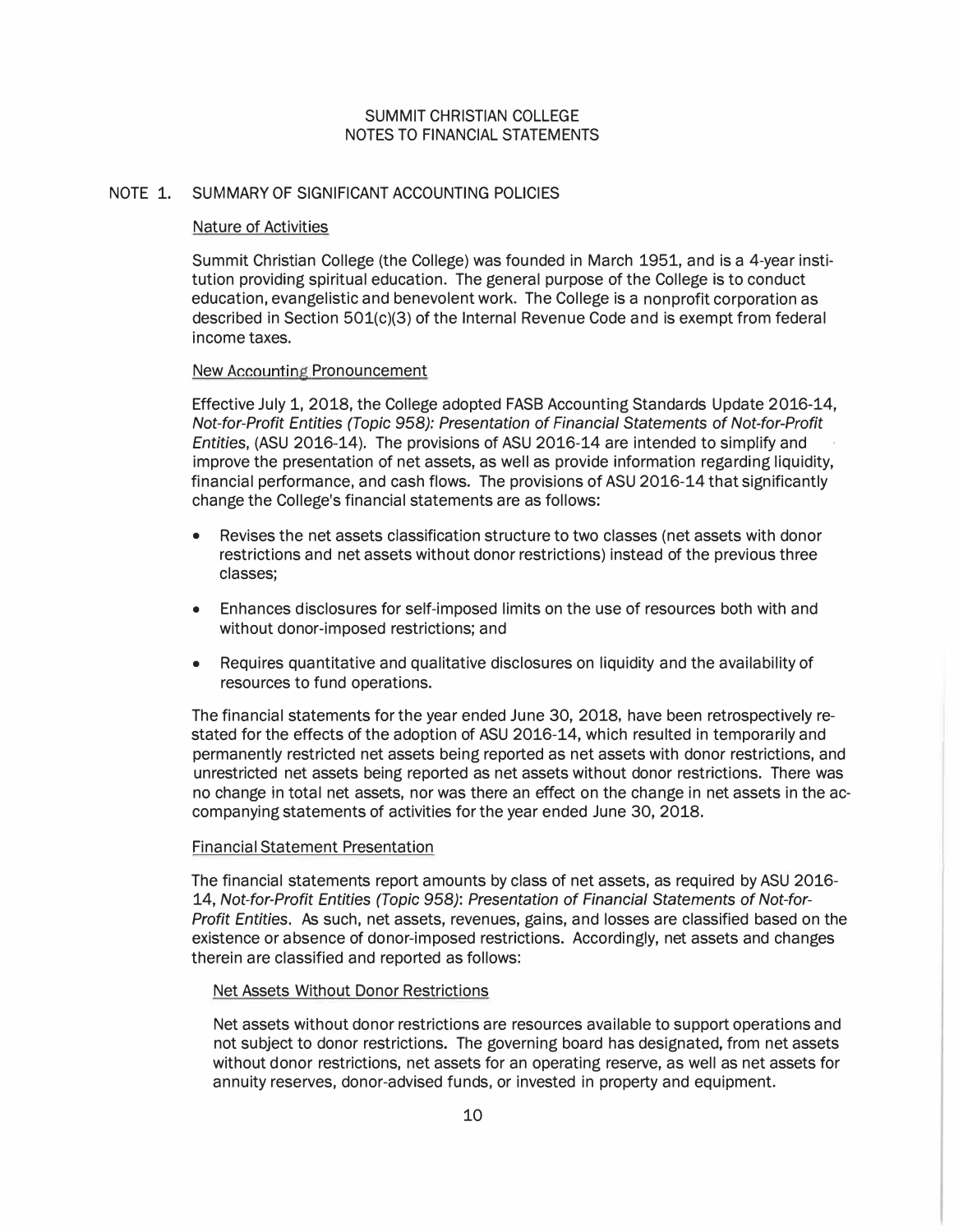#### NOTE 1. SUMMARY OF SIGNIFICANT ACCOUNTING POLICIES (Continued)

#### Financial Statement Presentation (Continued)

#### Net Assets With Donor Restrictions

Net assets with donor restrictions are resources that are subject to donor-imposed restrictions. Some donor-imposed restrictions are temporary in nature, such as those that will be met by the passage of time or other events specified by the donor. Other donor-imposed restrictions are perpetual in nature, where the donor stipulates that resources be maintained in perpetuity. Donor-imposed restrictions are released when a restriction expires, that is, when the stipulated time has elapsed, when the stipulated purpose for which the resource was restricted has been fulfilled, or both, and are reported in the statements of activities as net assets released from restrictions.

#### Basis of Accounting

The College uses the accrual basis of accounting. Under the accrual basis of accounting, revenues are recognized when they are earned, and expenses are recognized when they are incurred.

## **Contributions**

The College utilizes FASB ASC 958-605, Not-for-Profit Entities Revenue Recognition. This standard requires that unconditional promises to give (pledges) be recorded as receivables and revenues and requires the College to distinguish between contributions received for each net asset category in accordance with donor-imposed restrictions. Conditional promises to give are recognized only when the conditions on which they depend are substantially met and the promises become unconditional.

#### Contributed Materials and Services

The College records various types of in-kind contributions. Contributed services are recognized at fair market value if the services received (a) create or enhance longlived assets or (b) require specialized skills, are provided by individuals possessing those skills, and would typically need to be purchased if not provided by donation. Contributions of tangible assets are recognized at fair market value when received. The amounts reflected in the accompanying financial statements as in-kind contributions are offset by like amounts included in expenses or additions to property and equipment.

#### Volunteers

Many individuals volunteer their time and perform a variety of tasks that assist the College with their operations. Management estimates that it receives the equivalent in volunteer hours of two full time workers. The volunteer hours have not been recorded in the financial statements since those services do not meet the criteria for recognition.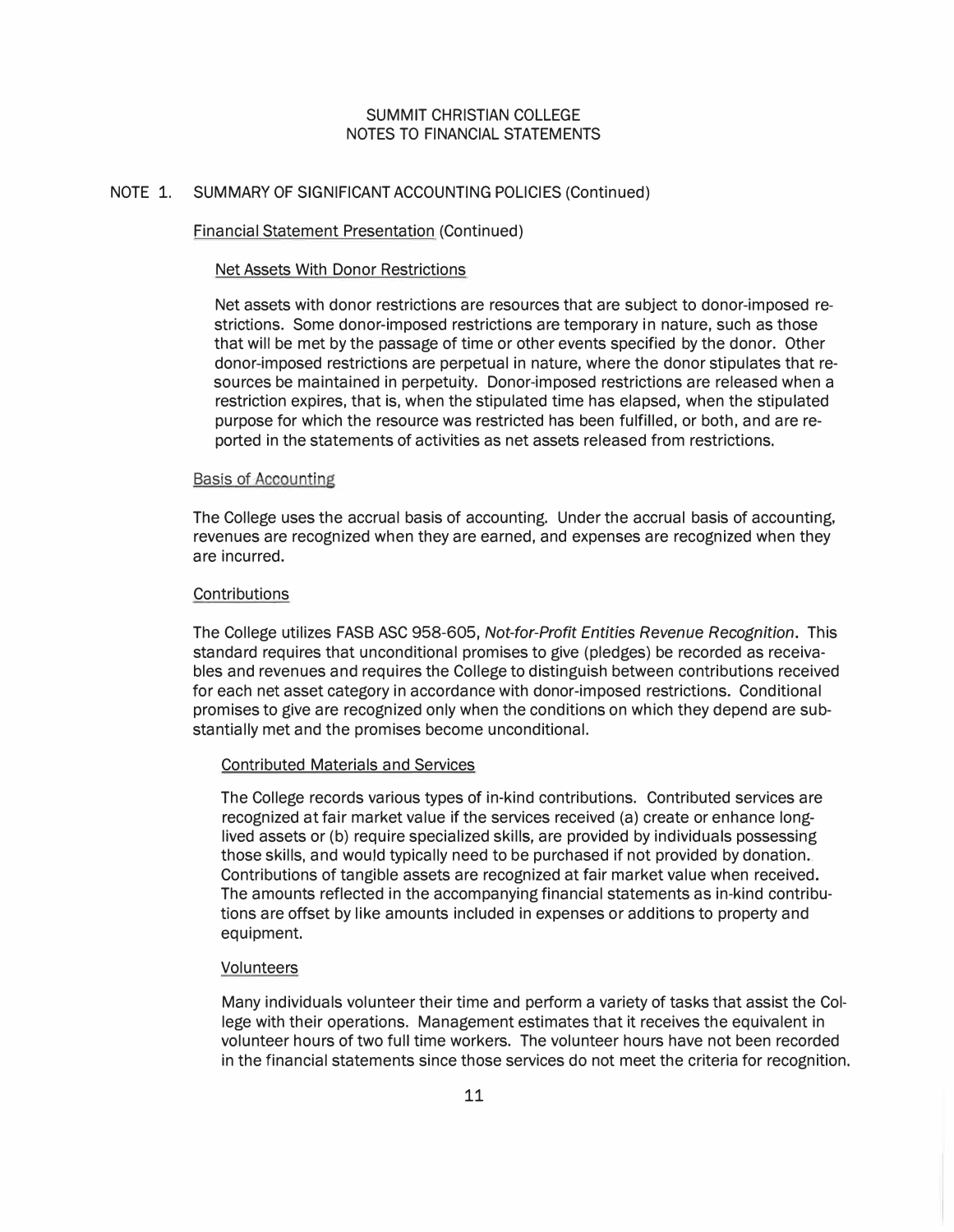## NOTE 1. SUMMARY OF SIGNIFICANT ACCOUNTING POLICIES (Continued)

#### Investments

The College has adopted FASB ASC 958-320, Not-for-Profit Entities, Investments - Debt and Equity Securities. FASB ASC 958-320 establishes standards of reporting at fair value certain investments, debt and equity securities, held by not-for-profit organizations.

Therefore, investments in equity securities that have a readily determinable fair value and all investments in debt securities are stated at fair value, with gains and losses included in the statements of activities. Fair value is determined by quoted market values. Investments in certificates of deposit are recorded at cost, which approximates fair value.

## Accounts and Notes Receivable

The College extends unsecured credit to its students in the ordinary course of business but mitigates the associated credit risk by actively pursuing past-due accounts. Accounts receivable includes amounts due from students for tuition, room, and board. Uncollectible accounts receivable are expected to be insignificant. As such, no provision for doubtful accounts has been recorded.

#### Inventory

Inventory values are insignificant. As such, inventory is recorded as an expense when purchased.

## Property and Equipment

Property and equipment are stated at cost, if purchased or fair value, if donated. Major expenditures for property and those which substantially increase useful lives are capitalized. Maintenance, repairs, and minor renewals are expensed as incurred. When assets are retired or otherwise disposed of, their costs and related accumulated depreciation are removed from the accounts and resulting gains or losses are included in income.

The College capitalizes and depreciates property and equipment acquired at recognized cost or fair market value amount of \$2,500 or more.

## **Depreciation**

Depreciation on property and equipment is recorded on a straight-line basis over the following useful lives:

| Buildings and improvements         | $10 - 50$ years |
|------------------------------------|-----------------|
| Furniture, fixtures, and equipment | $5 - 15$ years  |
| Equipment                          | 3 - 10 years    |
| <b>Vehicles</b>                    | 3 - 8 years     |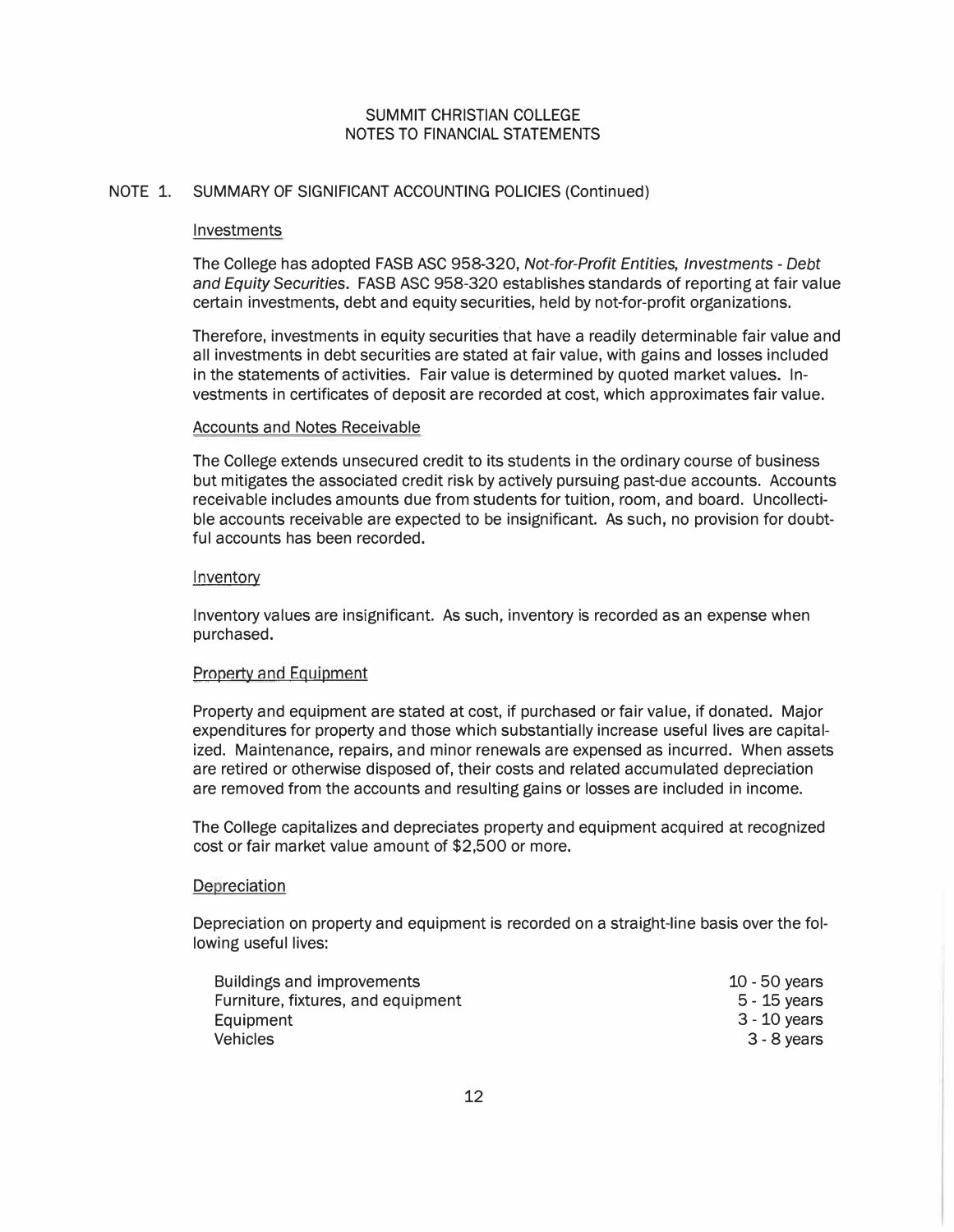#### NOTE 1. SUMMARY OF SIGNIFICANT ACCOUNTING POLICIES (Continued)

#### Income Taxes

The College is exempt from federal income tax under Section 501(c)(3) of the Internal Revenue Code. However, income from certain activities not directly related to the College's tax-exempt purpose is subject to taxation as unrelated business income. In addition, the College qualifies for the charitable contribution deduction under Section  $170(b)(1)(A)$  and has been classified as an organization other than a private foundation under Section 509(a)(2).

The College utilizes the provisions of FASB ASC 7 40-10, Accounting for Uncertain Tax Positions. The College continually evaluates expiring statutes of limitations, audits, proposed settlements, changes in tax law, and new authoritative rulings.

#### Cash and Cash Equivalents

For the purpose of the statement of cash flows, the College considers as cash equivalents all highly liquid investments, which can be converted into known amounts of cash and have a maturity period of ninety days or less at the time of purchase. Excluded from this definition of cash equivalents are such amounts that represent funds that have been designated by the Board of Directors for investment.

#### Use of Estimates

The preparation of financial statements in accordance with accounting principles generally accepted in the United States of America requires management to make estimates and assumptions that affect the reported amounts of assets and liabilities and disclosure of contingent assets and liabilities at the date of the financial statements and the reported amounts of revenues and expenses during the reporting period. Actual results could differ from those estimates.

#### Compensated Absences

Employees of the College are entitled to paid vacation, paid sick days, and personal days off, depending on job classification, length of service, and other factors. Compensated absences are recognized in the year earned.

#### Functional Allocation of Expenses

The costs of providing various programs and other activities have been summarized on a functional basis in the statement of activities and in the statement of functional expenses. Accordingly, certain costs have been allocated among the programs and supporting services benefited.

## **Advertising**

Advertising costs of the College are expensed as incurred. For the years ended June 30, 2019 and 2018, advertising costs were \$11,769 and \$12,259, respectively.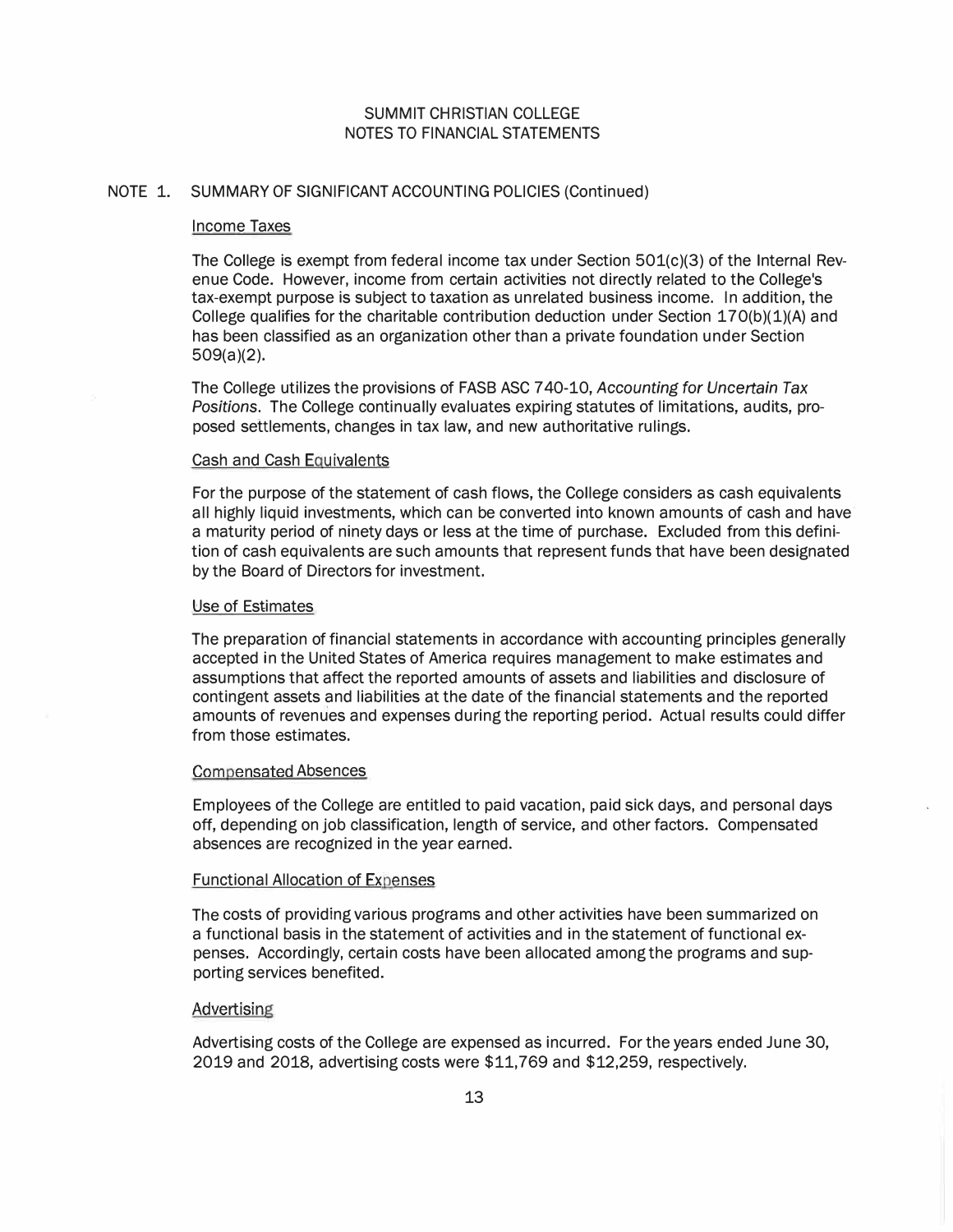### NOTE 2. INVESTMENTS

The College has investments in certificates of deposit only, none of which are held for trading purposes.

## NOTE 3. SHORT-TERM NOTE PAYABLE

On February 27, 2019, the College obtained an operating line of credit in the amount of \$50,000 with First State Bank for the purpose of providing operating resources for cash shortfalls. The line of credit accrues interest at a rate of 6% and is due February 27, 2020. The balance of this line of credit was \$50,000 as of June 30, 2019.

#### NOTE 4. LONG-TERM DEBT

On September 15, 2011, the College entered into a mortgage loan agreement for \$320,000 with First State Bank on the purchase of the new college building. The note was rewritten February 15, 2013 and July 24, 2015. The mortgage bears interest at 6.0% and requires monthly payments of principal and interest of approximately \$1,511 through September 15, 2031. The mortgage is secured by a deed of trust on the College real estate. The balance of this loan as of June 30, 2019 and 2018, was \$156,433 and \$164,598, respectively.

The following is a summary of changes in long-term debt for the years ended June 30, 2019 and 2018.

|                                                  | <b>Beginning</b><br><b>Balance</b> | Additions | Repay-<br>ments | Ending<br><b>Balance</b> |
|--------------------------------------------------|------------------------------------|-----------|-----------------|--------------------------|
| For the year ended June 30, 2019<br>Note payable | 164,598                            |           | (8, 165)        | 156,433                  |
| For the year ended June 30, 2018                 |                                    |           |                 |                          |
| Note payable                                     | 172,462                            |           | (7.864)         | 164,598                  |

Future scheduled maturities of long-term debt are as follows:

| <b>Years Ended</b><br>June 30, | Principal | Interest |
|--------------------------------|-----------|----------|
| 2020                           | 8,844     | 9,288    |
| 2021                           | 9,422     | 8,710    |
| 2022                           | 10,012    | 8,120    |
| 2023                           | 10,638    | 7,494    |
| 2024                           | 11,285    | 6,847    |
| 2025 - 2029                    | 68,036    | 22,624   |
| 2030 - 2033                    | 38,196    | 2,762    |
| Total                          | 156,433   | 65,845   |

The total amount of interest expense for the years ended June 30, 2019 and 2018, was \$14,065 and \$11,037, respectively.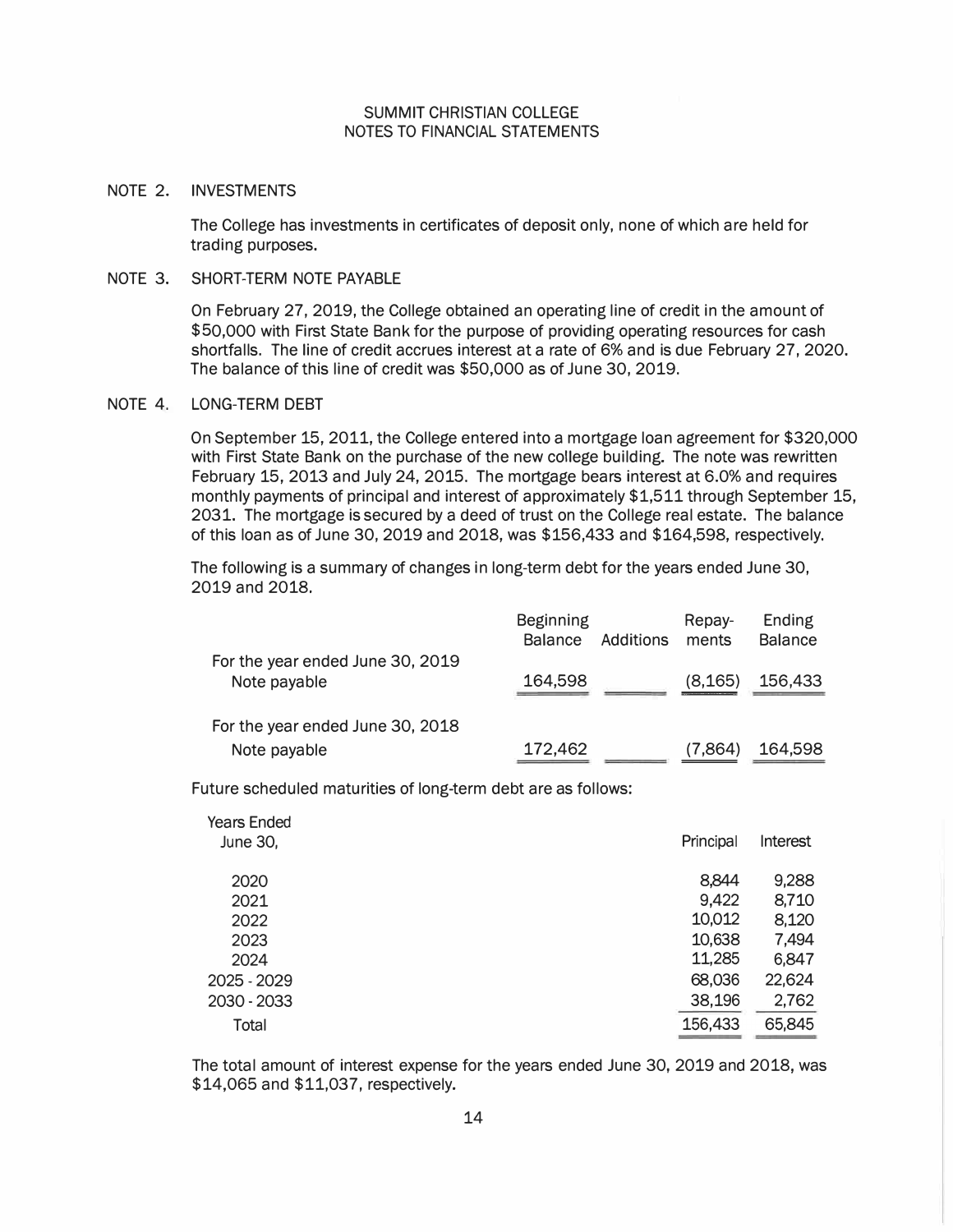# NOTE 5. OTHER LIABILITIES

Other liabilities consist of amounts received as prepayment tuition.

#### NOTE 6. BOARD-DESIGNATED NET ASSETS

#### Designated Net Assets

The College has designated amounts for intended future use. Net assets at June 30, 2019 and 2018, were designated for the following purposes:

|                          | 2019  | 2018  |
|--------------------------|-------|-------|
| Scholarships             | 3,260 | 2,670 |
| <b>Emergency Reserve</b> |       | 3,328 |
|                          | 3,260 | 5,998 |
|                          |       |       |

# NOTE 7. NET ASSETS WITH DONOR RESTRICTIONS

## Restricted by Purpose or Time

The College has received donations for the various College purposes in which the use of is prescribed by the donor, for which the conditions or use has not yet been satisfied. Net assets at June 30, 2019 and 2018, were temporarily restricted for the following purposes:

|                        | 2019   | 2018         |
|------------------------|--------|--------------|
| Dormitory improvements |        | 9,903 10,584 |
| Scholarships           | 343    | 266          |
|                        | 10,246 | 10,850       |

#### Restricted in Perpetuity

The College has received donations for the various College purposes in which the use of the principal contribution is permanently restricted and earnings may be unrestricted or temporarily restricted for a specified use. Net assets at June 30, 2019 and 2018, for permanently restricted principal balances and which earnings may be utilized for the following purposes:

|              | 2019 2018     |  |
|--------------|---------------|--|
| Scholarships | 35,144 34,432 |  |

## NOTE 8. CONCENTRATION OF CREDIT RISK

The College maintains cash balances at multiple financial institutions. Accounts at each institution are insured by the Federal Deposit Insurance Corporation (FDIC insured) up to \$250,000. Additionally, the College holds a repurchase agreement to further secure bank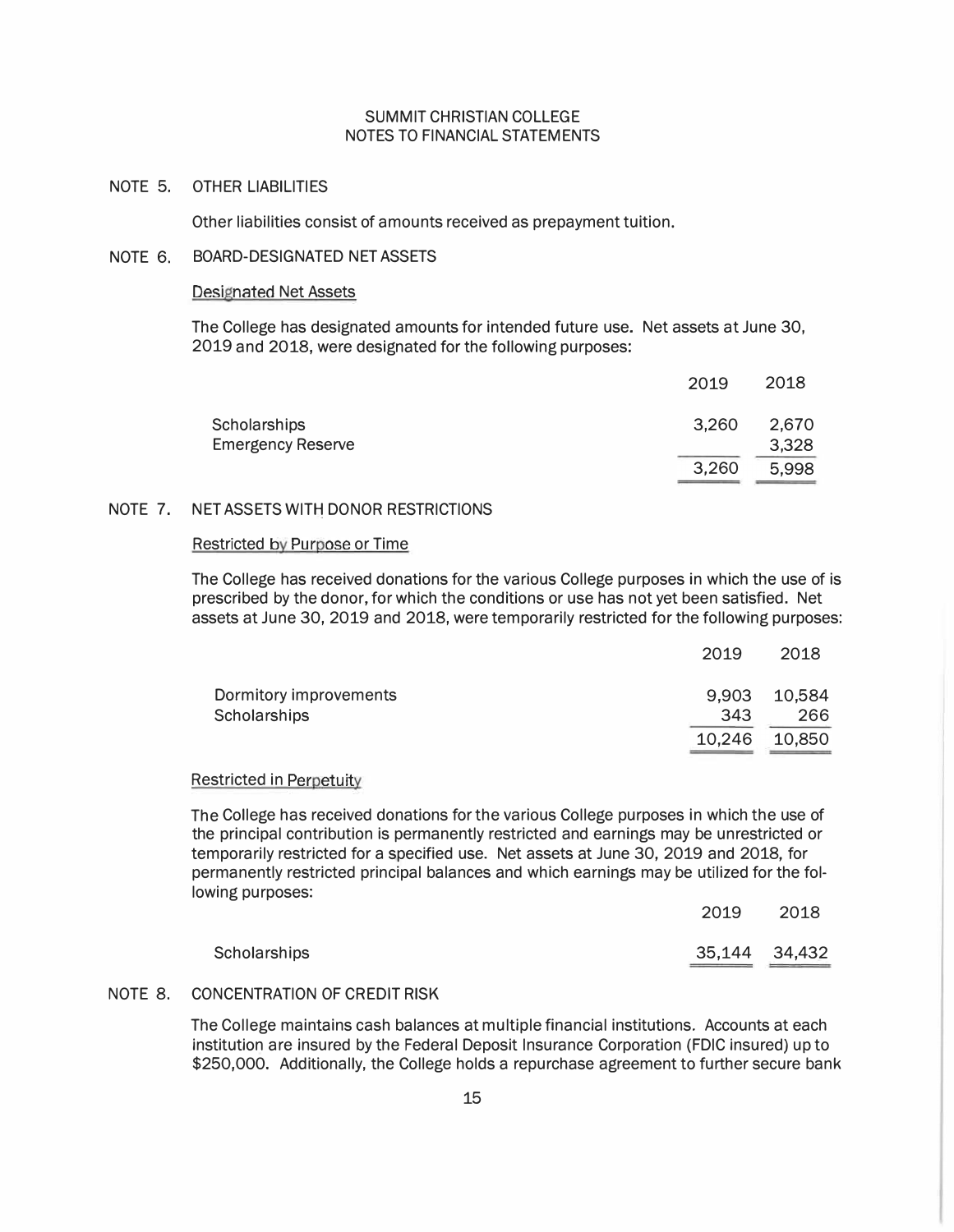### NOTE 8. CONCENTRATION OF CREDIT RISK (Continued)

deposits in excess of \$250,000 at one financial institution. The College has not experienced any loss in such accounts. As of June 30, 2019 and 2018, all balances were insured or collateralized.

Accounts receivable potentially subject the College to concentrations of credit risk and consist primarily with several students. The College generally does not require collateral from its students. Such credit risk is considered by management to be limited due to the College's broad student base.

### NOTE 9. PENSION PLAN

The College participates in the Christian Church Pension Plan (the Plan) to provide benefits for all full-time faculty staff that choose to become part of the Plan. The College will make an annual contribution of \$375 to the Plan for each participating employee. Pension expense was \$750 and \$1,500 for the years ended June 30, 2019 and 2018, respectively.

## NOTE 10. ENDOWMENT FUNDS

The College's endowment consists of approximately two individual funds established for scholarship purposes. Its endowment includes both donor-restricted fund and funds designated by the Board of Directors to function as endowments. As required by generally accepted accounting principles, net assets associated with endowment funds, including funds designated by the Board of Directors to function as endowments, are classified and reported based on the existence or absence of donor-imposed restrictions.

Investments must protect the interest of the corporation in the fulfillment of its mission, purposes and objectives, and nonprofit and tax-exempt status. Investment practices must be in accord with biblical principles.

The President is responsible for the investment of all contributions to the College. The President is responsible for the management of investments under \$100,000. The Finance Committee is responsible for the management of investments over \$100,000.

Changes in endowment net assets, are as follows:

|                                                                           | <b>Beginning</b><br>of Year | Investment<br>Income | Utilizations | End<br>of Year |
|---------------------------------------------------------------------------|-----------------------------|----------------------|--------------|----------------|
| For the year ended June 30, 2019<br>Net Assets Without Donor Restrictions |                             |                      |              |                |
| Designated                                                                | 2,670                       | 590                  |              | 3,260          |
| Net Assets With Donor Restrictions<br>Restricted in Perpetuity            | 34,432                      | 712                  |              | 35,144         |
| Total endowment net assets                                                | 37,102                      | 1,302                |              | 38,404         |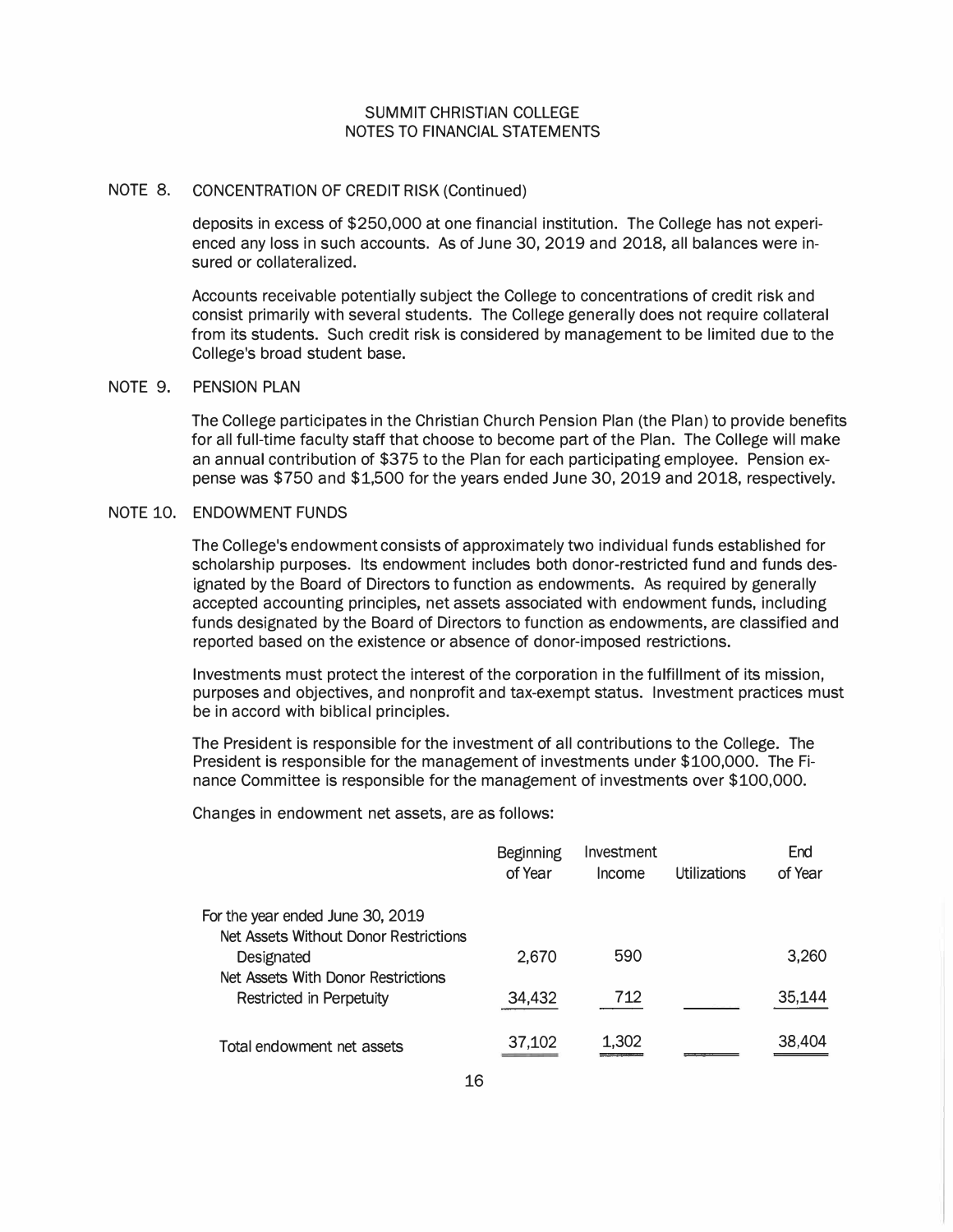### NOTE 10. ENDOWMENT FUNDS (Continued)

|                                                                           | Beginning<br>of Year | Investment<br>Income | Utilizations | End<br>of Year |
|---------------------------------------------------------------------------|----------------------|----------------------|--------------|----------------|
| For the year ended June 30, 2018<br>Net Assets Without Donor Restrictions |                      |                      |              |                |
| Designated                                                                | 1,973                | 697                  |              | 2,670          |
| Net Assets With Donor Restrictions<br>Restricted in Perpetuity            | 33,652               | 780                  |              | 34,432         |
| Total endowment net assets                                                | 35,625               | 1.477                |              | 37,102         |

## NOTE 11. LIQUIDITY AND AVAILABILITY OF RESOURCES

The College's financial assets available to meet cash needs for general expenditures within one year of June 30, 2019 and 2018, excluding financials assets not available for general use because of contractual or donor-imposed restrictions are as follows:

|                                                                                          | 2019            | 2018            |
|------------------------------------------------------------------------------------------|-----------------|-----------------|
| Cash and cash equivalents<br>Investments, at cost                                        | 24,806<br>3,260 | 26.881<br>2,670 |
| Financial assets available to meet cash needs<br>for general expenditures within on year | 28,066          | 29.551          |

As part of the College's liquidity management, the College has a policy to structure its financial assets to be available as its general expenditures, liabilities, and other obligations come due. In addition, the College invests cash in excess of daily requirements in short-term investments.

## NOTE 12. ZONE ALTERNATIVE REQUIREMENTS

On March 5, 2019, the College was notified by the U.S. Department of Education of special requirements known as Zone Alternative Requirements for continued participation in federal Title IV student financial aid programs. The College has made necessary changes to comply, and believes it is in full compliance with the provisions of the Zone Alternative Requirements.

## NOTE 13. SUBSEQUENT EVENTS

In preparing the financial statements, the College has evaluated events and transactions for potential recognition or disclosure through October 30, 2019, the date the financial statements were available to be issued.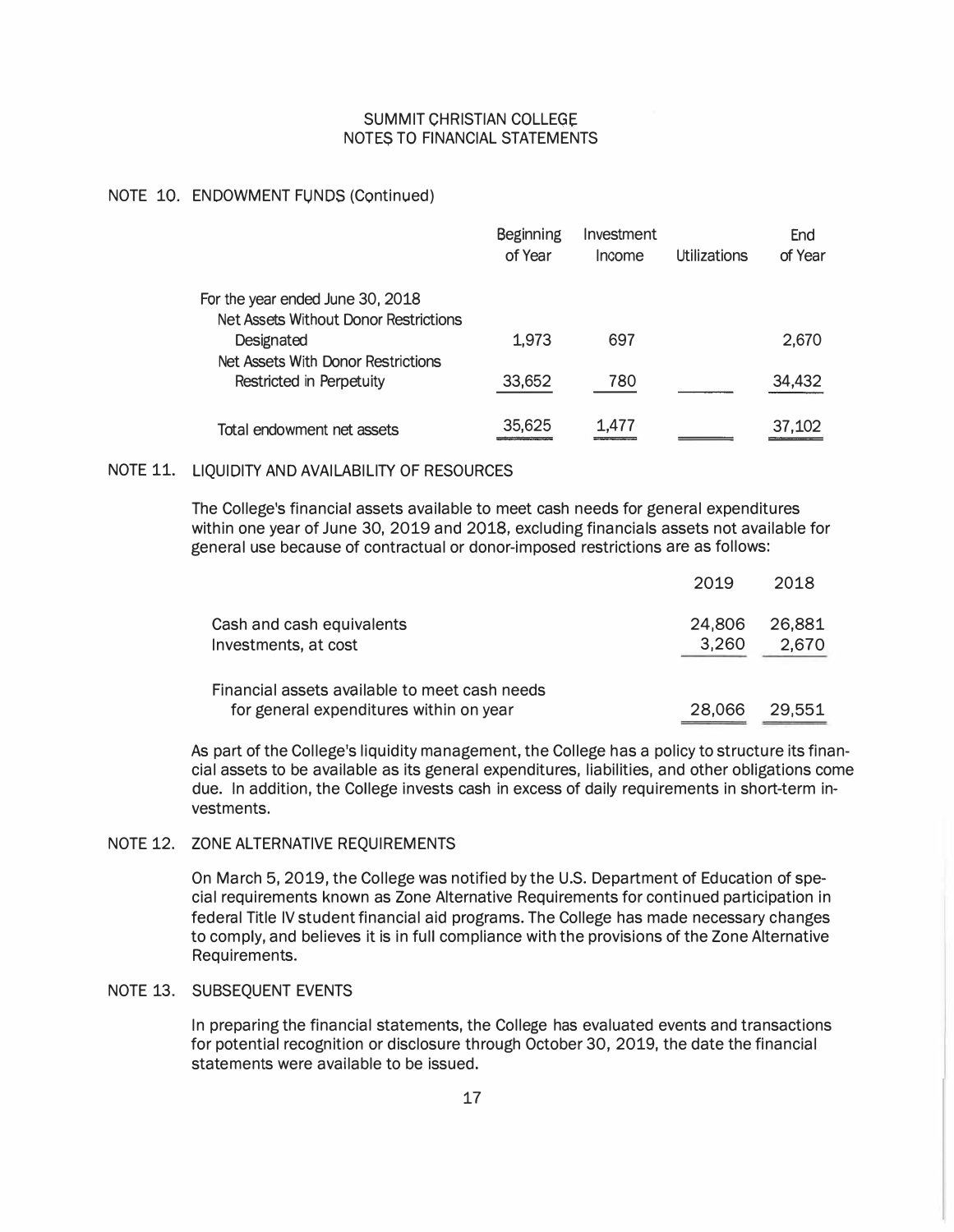

# INDEPENDENT AUDITORS' REPORT ON INTERNAL CONTROL OVER FINANCIAL REPORTING AND ON COMPLIANCE AND OTHER MATIERS BASED ON AN AUDIT OF FINANCIAL STATEMENTS PERFORMED IN ACCORDANCE WITH GOVERNMENT AUDITING STANDARDS

To the Board of Directors Summit Christian College Gering, Nebraska

We have audited, in accordance with the auditing standards generally accepted in the United States of America and the standards applicable to financial audits contained in Government Auditing Standards, issued by the Comptroller General of the United States, the financial statements of Summit Christian College (a nonprofit organization) which comprise the statement of financial position as of June 30, 2019, and the related statements of activities, functional expenses, and cash flows for the year then ended, and the related notes to the financial statements, and have issued our report thereon dated October 30, 2019.

## Internal Control Over Financial Reporting

In planning and performing our audit, we considered Summit Christian College's internal control over financial reporting (internal control) to determine the audit procedures that are appropriate in the circumstances for the purpose of expressing our opinion on the financial statements, but not for the purpose of expressing an opinion on the effectiveness of Summit Christian College's internal control. Accordingly, we do not express an opinion on the effectiveness of Summit Christian College's internal control.

A deficiency in internal control exists when the design or operation of a control does not allow management or employees, in the normal course of performing their assigned functions, to prevent, or detect and correct misstatements on a timely basis. A material weakness is a deficiency, or a combination of deficiencies, in internal control such that there is a reasonable possibility that a material misstatement of the entity's financial statements will not be prevented, or detected and corrected on a timely basis. A significant deficiency is a deficiency, or a combination of deficiencies, in internal control that is less severe than a material weakness, yet important enough to merit attention by those charged with governance.

Our consideration of the internal control was for the limited purpose described in the first paragraph of this section and was not designed to identify all deficiencies in internal control that might be material weaknesses or significant deficiencies and therefore, material weaknesses or significant deficiencies may exist that were not identified. We did identify a certain deficiency in internal control, described in the accompanying schedule of findings and responses, that we consider to be a material weakness as item 2019-001.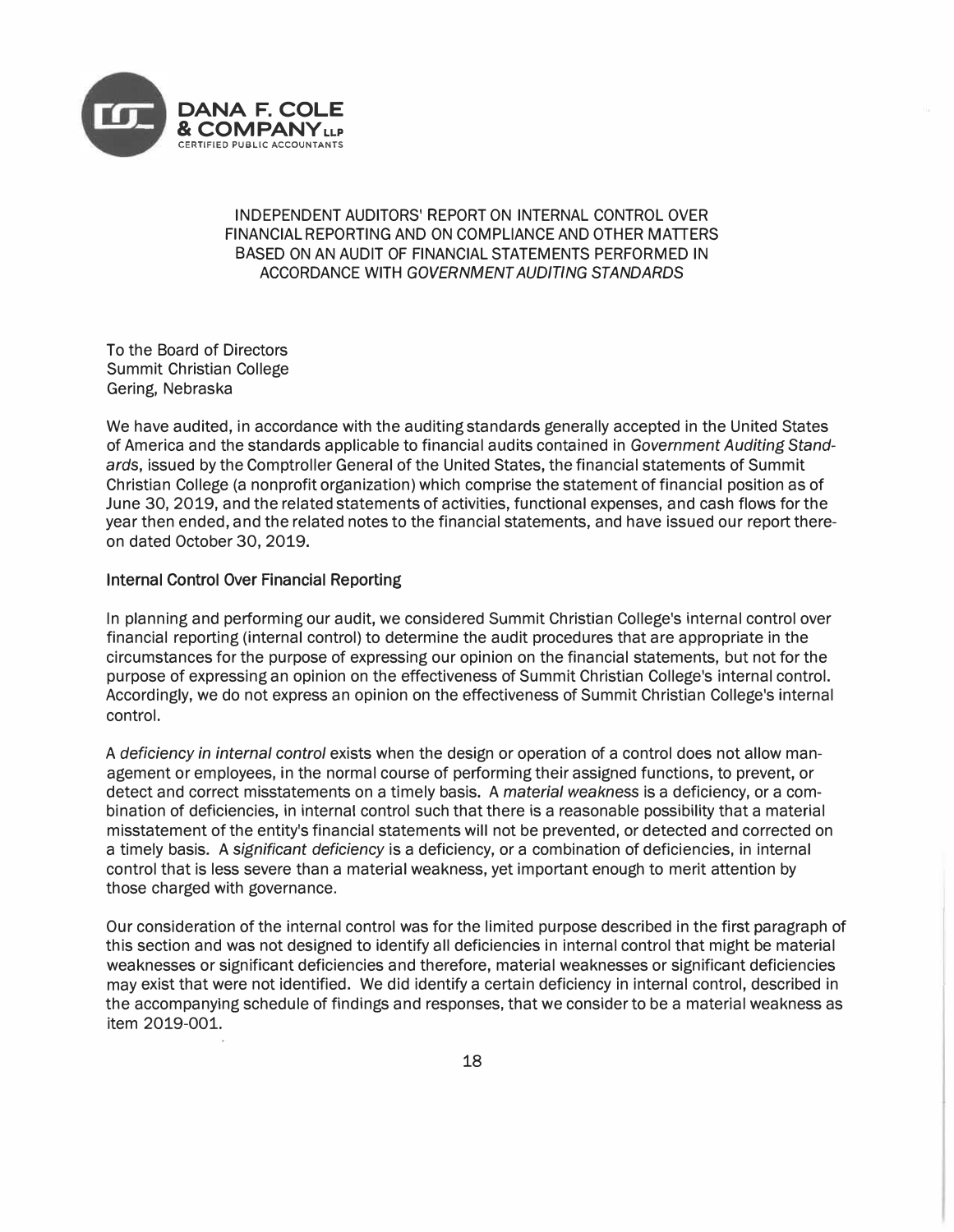#### Compliance and Other Matters

As part of obtaining reasonable assurance about whether Summit Christian College's financial statements are free of material misstatement, we performed tests of its compliance with certain provisions of laws, regulations, contracts, and grant agreements, noncompliance with which could have a direct and material effect on the determination of financial statement amounts. However, providing an opinion on compliance with those provisions was not an objective of our audit, and accordingly, we do not express such an opinion. The results of our tests disclosed no instances of noncompliance or other matters that are required to be reported under Government Auditing Standards.

## College's Response to Findings

Summit Christian College's response to the findings identified in our audit is described in the accompanying schedule of findings and responses. Summit Christian College's response was not subjected to the auditing procedures applied in the audit of the financial statements, and accordingly, we express no opinion on it.

#### Purpose of this Report

The purpose of this report is solely to describe the scope of our testing of internal control and compliance and the results of that testing, and not to provide an opinion on the effectiveness of the entity's internal control or on compliance. This report is an integral part of an audit performed in accordance with Government Auditing Standards in considering the entity's internal control and compliance. Accordingly, this communication is not suitable for any other purpose.

Danafloberlampany, LLP

Scottsbluff, Nebraska October 30, 2019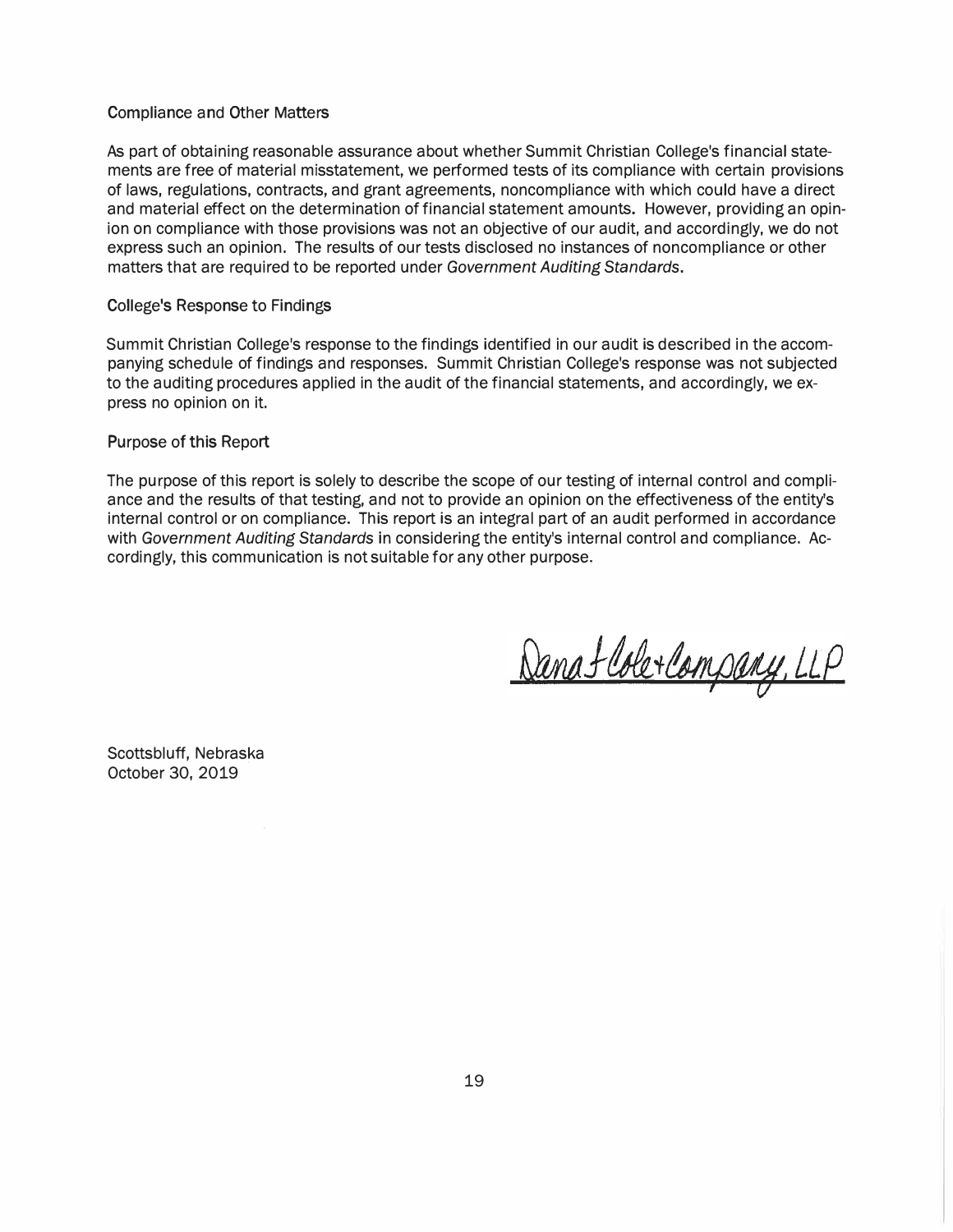# SUMMIT CHRISTIAN COLLEGE SCHEDULE OF FINDINGS AND RESPONSES YEAR ENDED JUNE 30, 2019

## 2019-001 SEGREGATION OF DUTIES

#### **Condition**

The College has not employed an internal control system that sufficiently segregates accounting functions to a degree that reasonably reduces the risk that fraud could occur and not be detected.

#### **Criteria**

An adequate internal control system design should be designed to adequately segregate responsibilities of performing control functions sufficient to prevent circumvention of those controls by any one individual.

#### Cause

The College does not employ a sufficient number of personnel to adequately segregate accounting functions.

#### Potential Effect

Internal controls may be circumvented to reduce the ability of those internal controls to detect fraud.

#### Recommendation

We noted the College has implemented or changed internal controls over authorization for, the processing of, and the recording and reporting of transactions from our previous audit of the financial statements. Additionally, we believe that management's understanding of internal controls related to the need for and the methods employed for segregation of duties has improved since our previous audit of the financial statements. Although this improvement in the design and understanding the segregation of internal controls has been made, independent review of the financial information on a regularly recurring basis has not fully been implemented. Because of the incomplete implementation of adequate segregation of accounting functions and the seriousness of this defect in the design of internal control, we believe this condition continues to exist at a level that does not yet sufficiently decrease the risk that fraud or errors could exist without reasonable detection.

We recommend the College continue efforts to provide independent review and verification of financial information on a regularly recurring basis. Additionally, we recommend that management and the Board of Directors be continuously aware of this condition, perform independent review of high-risk transactions, implement alternative mitigating procedures when possible, and rigorously investigate unusual transactions when discovered.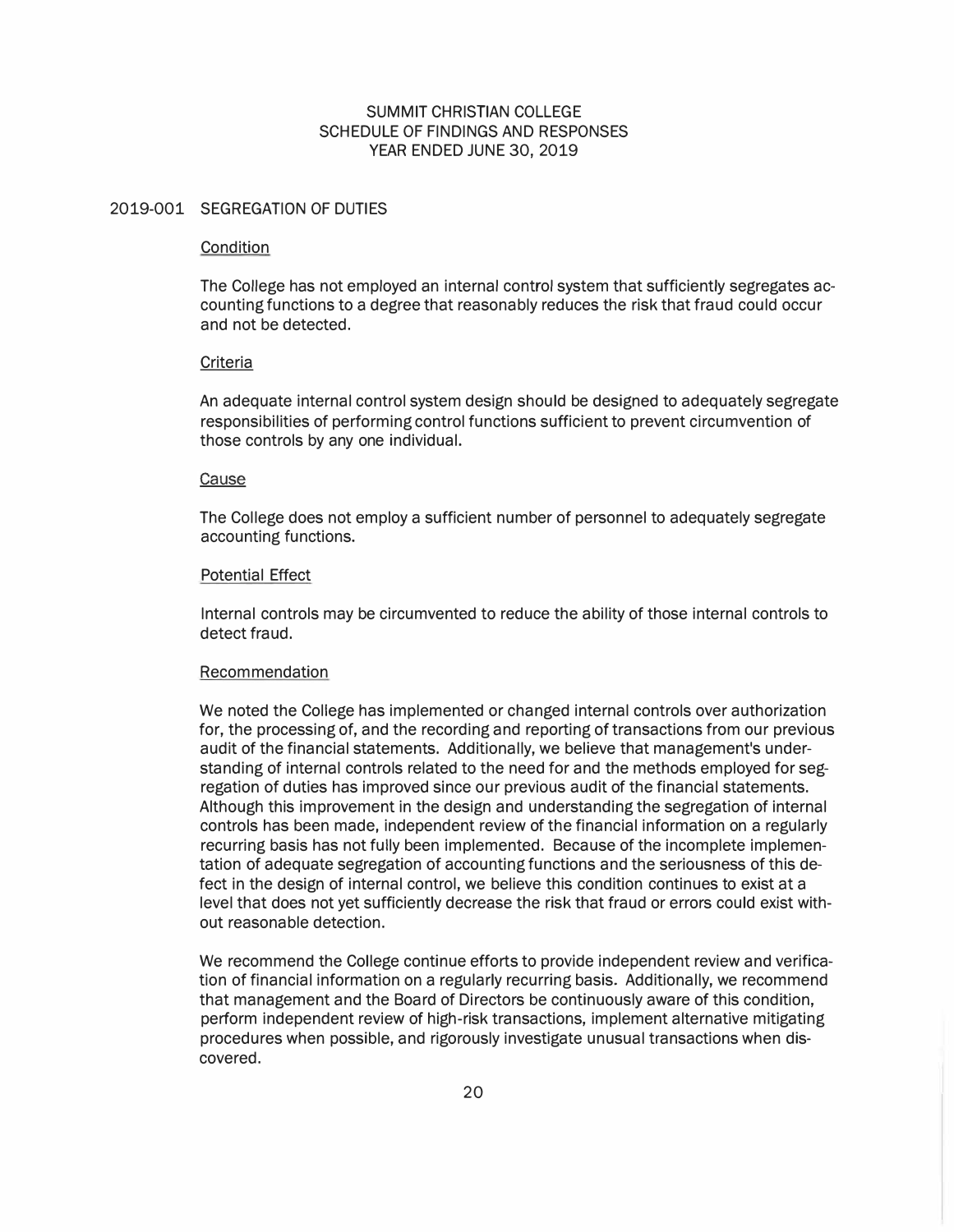# SUMMIT CHRISTIAN COLLEGE SCHEDULE OF FINDINGS AND RESPONSES YEAR ENDED JUNE 30, 2019

# 2019-001 SEGREGATION OF DUTIES (Continued)

## College's Response

The College has implemented or changed internal controls over authorization for, the processing of, and the recording and reporting of transactions and has identified a process for independent review of financial information on a regular recurring basis. The College intends on having this process implemented within the College's next fiscal year. Furthermore, the College will implement mitigating controls when possible, as well as investigating unusual circumstances.